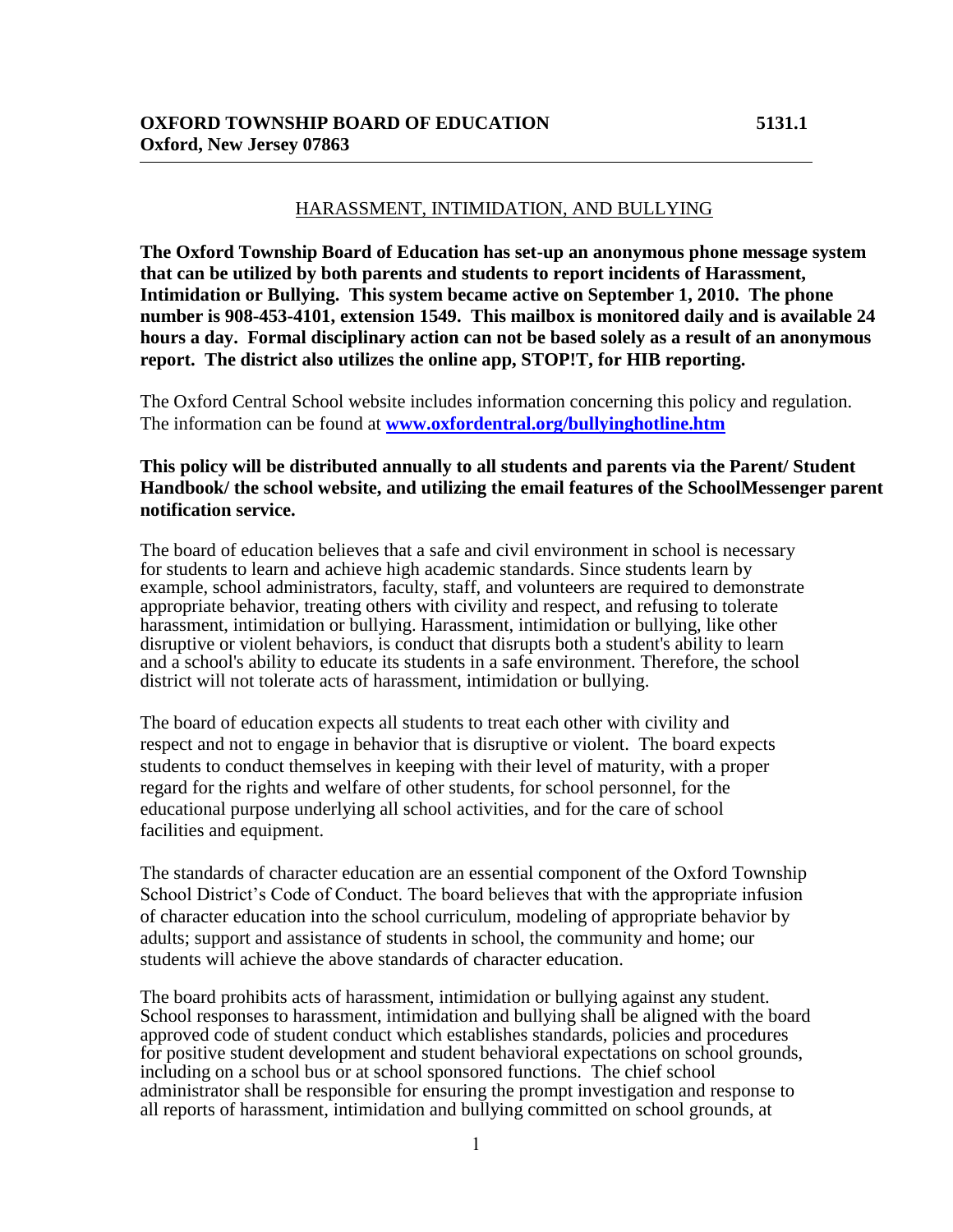school activities and on school buses. In addition, the chief school administrator shall ensure that this policy is applied to incidents of harassment, intimidation and bullying that are committed off school grounds in cases where a school employee is made aware of such actions. The chief school administrator has the right and authority to impose a consequence on a student for conduct away from school grounds that is consistent with the board's approved code of student conduct, pursuant to N.J.A.C. 6A:16-7.1 and N.J.A.C. 6A:16-7.6.

This authority shall be exercised only when it is reasonably necessary for the student's physical or emotional safety, security and well-being or for reasons relating to the safety, security and well-being of other students, staff or school grounds, pursuant to N.J.S.A. 18A:25-2 and 18A:37-2, and when the conduct which is the subject of the proposed consequence materially and substantially interferes with the requirements of appropriate discipline in the operation of the school. The board directs the chief school administrator or his or her appropriately trained and qualified designee to develop detailed regulations suited to the age level of the students and the physical facilities of the individual schools.

Bullying is unwanted, aggressive behavior that may involve a real or perceived power imbalance. "Harassment, intimidation or bullying" is defined as any gesture, any written, verbal or physical act, or any electronic communication, whether it be a single incident or a series of incidents, that is reasonably perceived as being motivated either by any actual or perceived characteristic, such as race, color, religion, ancestry, national origin, gender, sexual orientation, gender identity and expression, or a mental, physical or sensory disability, or by any other distinguishing characteristic, that takes place on school grounds**,** at any school-sponsored function or on a school bus, or off school grounds, in accordance with law, that substantially disrupts or interferes with the orderly operation of the school or the rights of other students, and that:

- A. A reasonable person should know, under the circumstances, will have the effect of physically or emotionally harming a student or damaging the student's property, or placing a student in reasonable fear of physical or emotional harm to his/her person or damage to his/her property; or
- B. Has the effect of insulting or demeaning any student or group of students; or
- C. Creates a hostile educational environment for the student by interfering with the student's education or by severely or pervasively causing physical or emotional harm to the student.

"Electronic communication" means a communication that is transmitted by means of an electronic device, including, but not limited to a telephone, cellular phone, computer, or pager.

#### Consequences and Remedial Measures for Acts of Harassment, Intimidation or Bullying

#### Students

Consequences and remedial measures for a student who commits an act of harassment, intimidation or bullying shall be varied and graded according to the nature of the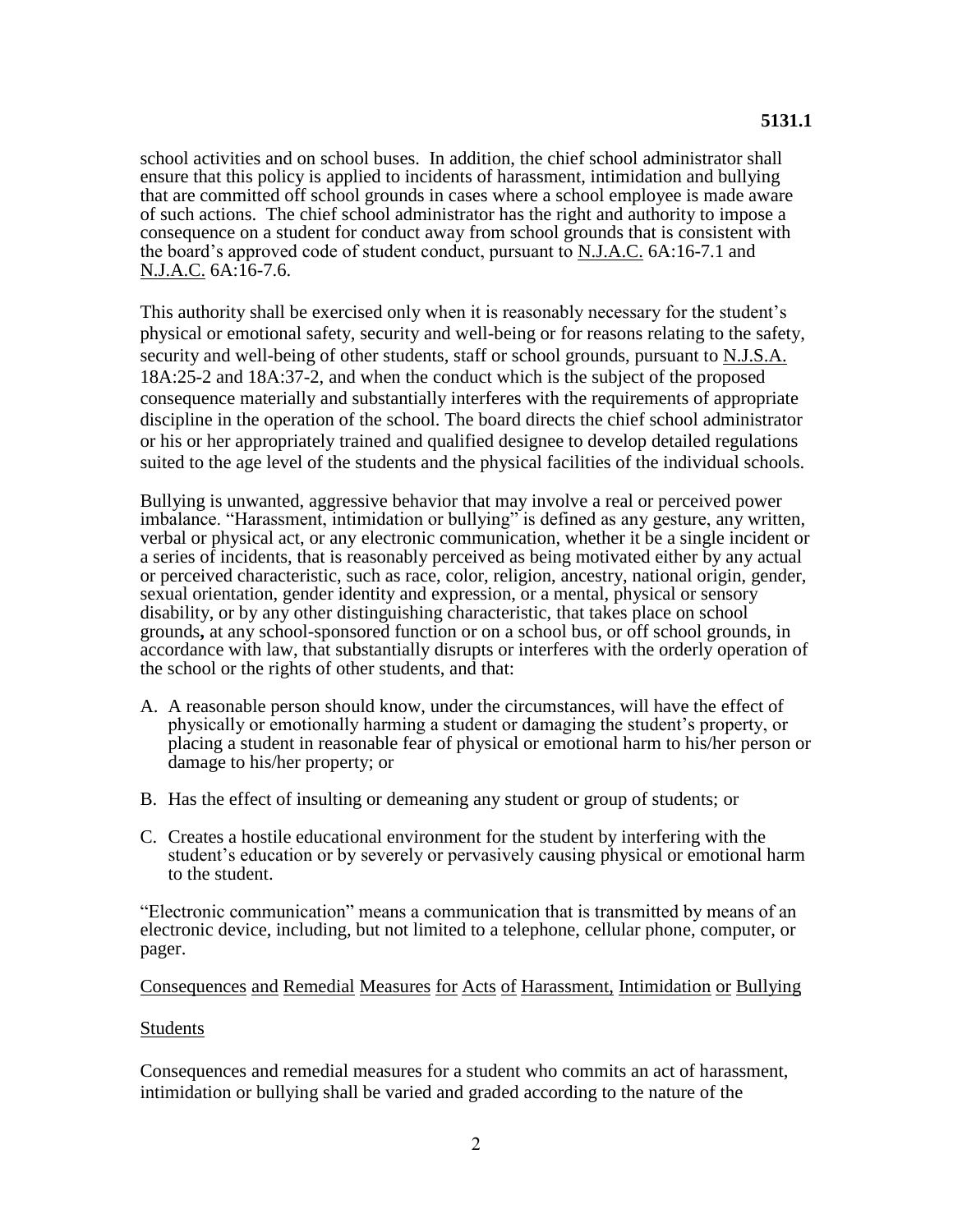behavior; the nature of the student's disability, if any and to the extent relevant; the developmental age of the student and the student's history of problem behaviors and performance. Consequences shall be consistent with the board approved code of student conduct and N.J.A.C. 6A:16-7. Consequences and remedial measures shall be designed to:

- A. Correct the problem behavior;
- B. Prevent another occurrence of the problem;
- C. Protect and provide support for the victim of the act; and
- D. Take corrective action for documented systemic problems related to harassment, intimidation or bullying.

Consequences and appropriate remedial actions for a student who commits an act of harassment, intimidation or bullying may range from positive behavioral interventions up to and including short and long-term suspension or expulsion, as permitted by law. The consequences and remedial measures may include, but are not limited to:

### A. Consequences

- 1. Admonishment;
- 2. Temporary removal from the classroom;
- 3. Deprivation of privileges;
- 4. Classroom or administrative detention;
- 5. Referral to disciplinarian;
- 6. In-school suspension during the school week or the weekend;
- 7. After-school programs;
- 8. Out-of-school suspension (short-term or long-term);
- 9. Legal action; and
- 10. Expulsion.
- B. Remedial Measures
	- a. Personal
		- 1. Restitution and restoration;
		- 2. Mediation;
		- 3. Peer support group;
		- 4. Recommendations of a student behavior or ethics council;
		- 5. Corrective instruction or other relevant learning or service experience;
		- 6. Supportive student interventions, including participation of the intervention and referral services team;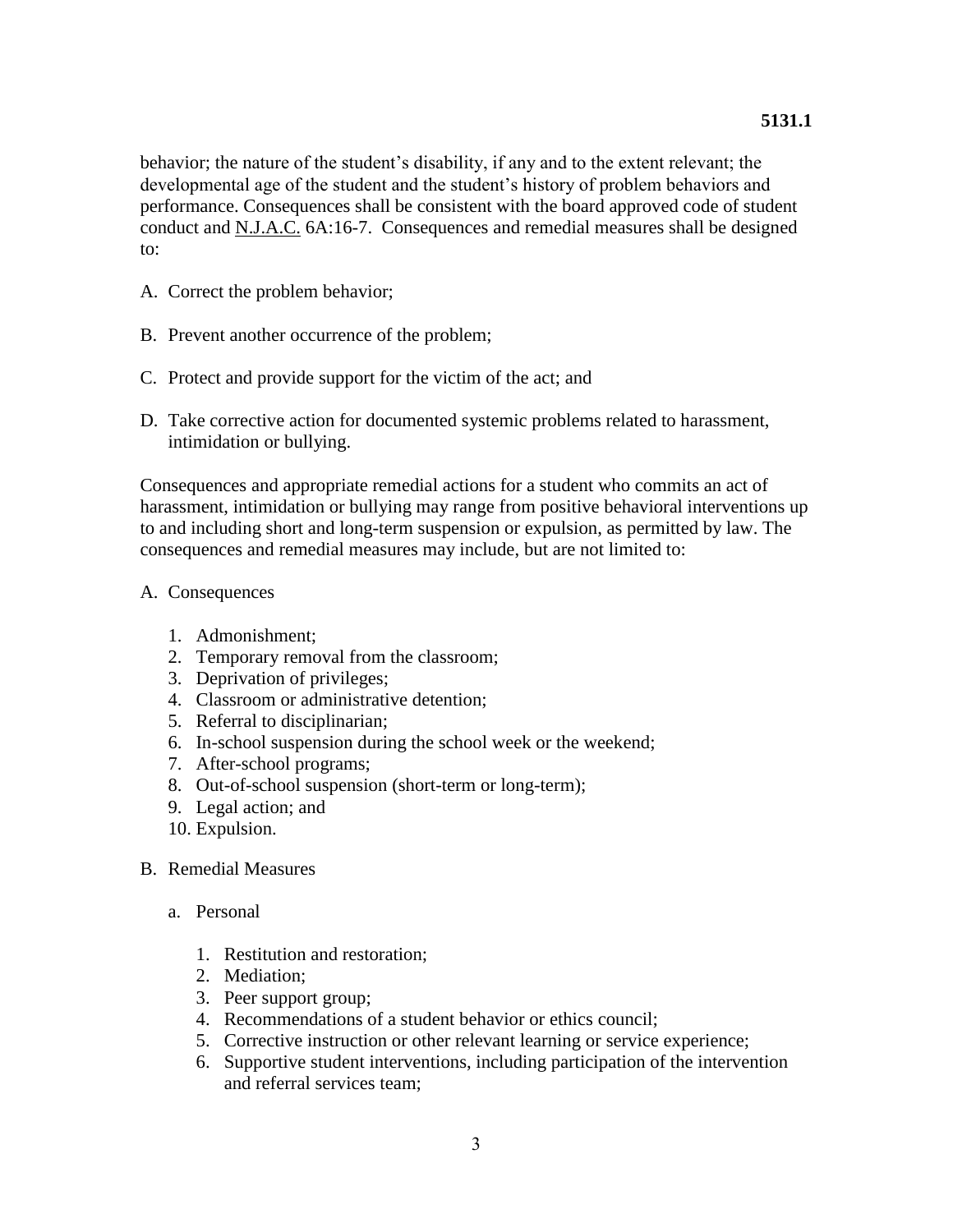- 7. Behavioral assessment or evaluation, including, but not limited to, a referral to the child study team, as appropriate;
- 8. Behavioral management plan, with benchmarks that are closely monitored;
- 9. Assignment of leadership responsibilities (e.g., hallway or bus monitor);
- 10. Involvement of school disciplinarian;
- 11. Student counseling;
- 12. Parent conferences;
- 13. Student treatment; or
- 14. Student therapy.
- b. Environmental (Classroom, School Building or School District)
	- a. School and community surveys or other strategies for determining the conditions contributing to harassment, intimidation or bullying;
	- b. School culture change;
	- c. School climate improvement;
	- d. Adoption of research-based, systemic bullying prevention programs;
	- e. School policy and procedures revisions;
	- f. Modifications of schedules;
	- g. Adjustments in hallway traffic;
	- h. Modifications in student routes or patterns traveling to and from school;
	- i. Supervision of students before and after school, including school transportation;
	- j. Targeted use of monitors (e.g., hallway, cafeteria, locker room, playground, school perimeter, bus);
	- k. Teacher aides;
	- l. Small or large group presentations for fully addressing the behaviors and the responses to the behaviors;
	- m. General professional development programs for certificated and noncertificated staff;
	- n. Professional development plans for involved staff;
	- o. Disciplinary action for school staff who contributed to the problem;
	- p. Supportive institutional interventions, including participation of the intervention and referral services team;
	- q. Parent conferences;
	- r. Family counseling;
	- s. Involvement of parent-teacher organizations;

Classified students are subject to the same disciplinary procedures as nondisabled students and may be disciplined in accordance with their IEP. However, before disciplining a classified student, it must be determined that:

- A. The student's behavior is not primarily caused by his/her educational disability;
- B. The program that is being provided meets the student's needs.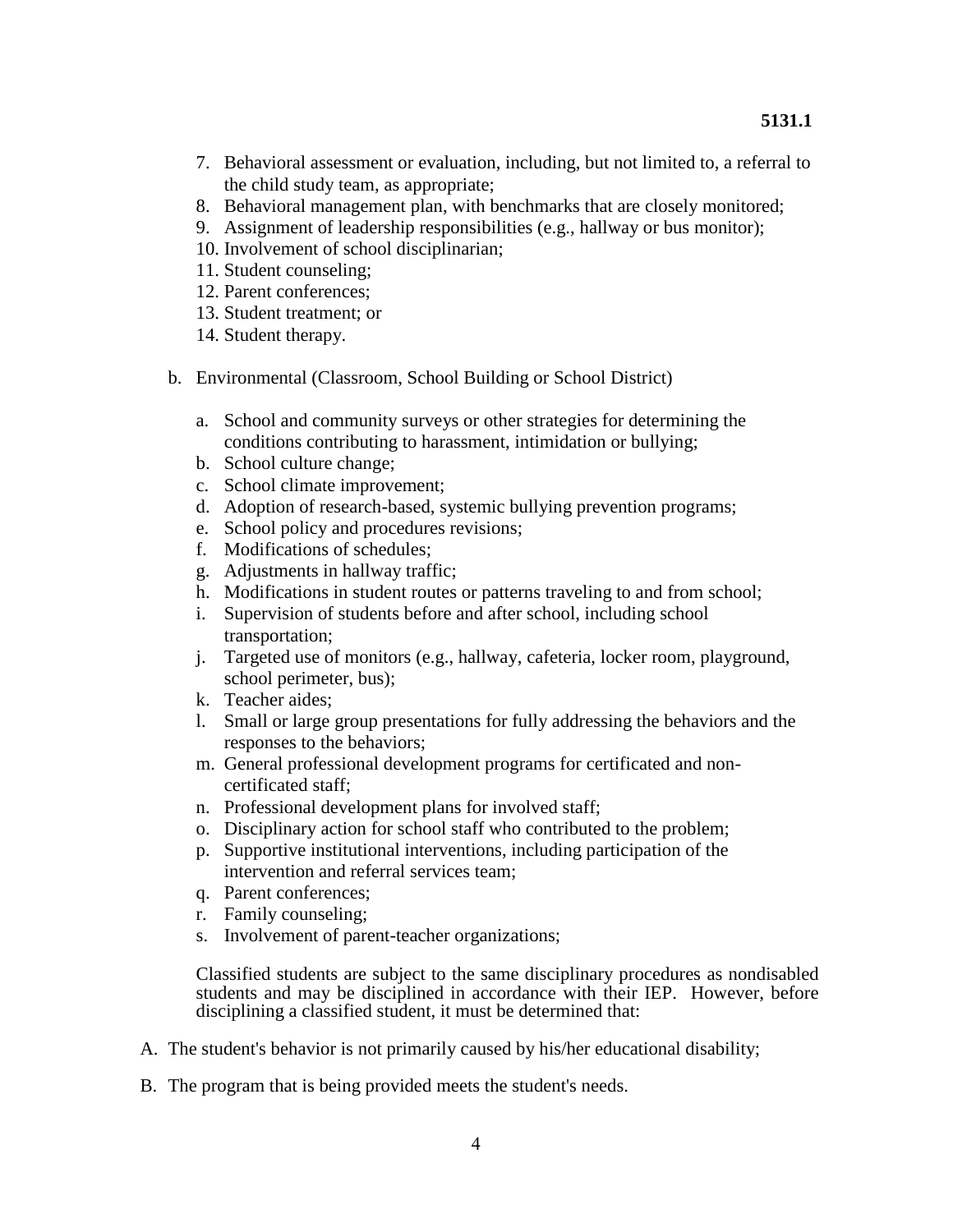### **Staff**

Consequences and appropriate remedial actions for any staff member who commits an act of harassment, intimidation or bullying may range from positive behavioral interventions up to disciplinary charges which could result in suspension or termination. The consequences and remedial measures may include, but are not limited to:

### A. Consequences

- 1. Admonishment;
- 2. Temporary removal from the classroom;
- 3. Deprivation of privileges;
- 4. Referral to disciplinarian;
- 5. Withholding of Increment
- 6. Suspension;
- 7. Legal action; and
- 8. Termination

## B. Remedial Measures

- i. Personal
	- a. Restitution and restoration;
	- b. Mediation;
	- c. Support group;
	- d. Recommendations of behavior or ethics council;
	- e. Corrective action plan;
	- f. Behavioral assessment or evaluation;
	- g. Behavioral management plan, with benchmarks that are closely monitored;
	- h. Involvement of school disciplinarian;
	- i. Counseling;
	- j. Conferences;
	- k. Treatment; or
	- l. Therapy.
- ii. Environmental (Classroom, School Building or School District)
	- 1. School and community surveys or other strategies for determining the conditions contributing to harassment, intimidation or bullying;
	- 2. School culture change;
	- 3. School climate improvement;
	- 4. Adoption of research-based, systemic bullying prevention programs;
	- 5. School policy and procedures revisions;
	- 6. Modifications of schedules;
	- 7. Supervision;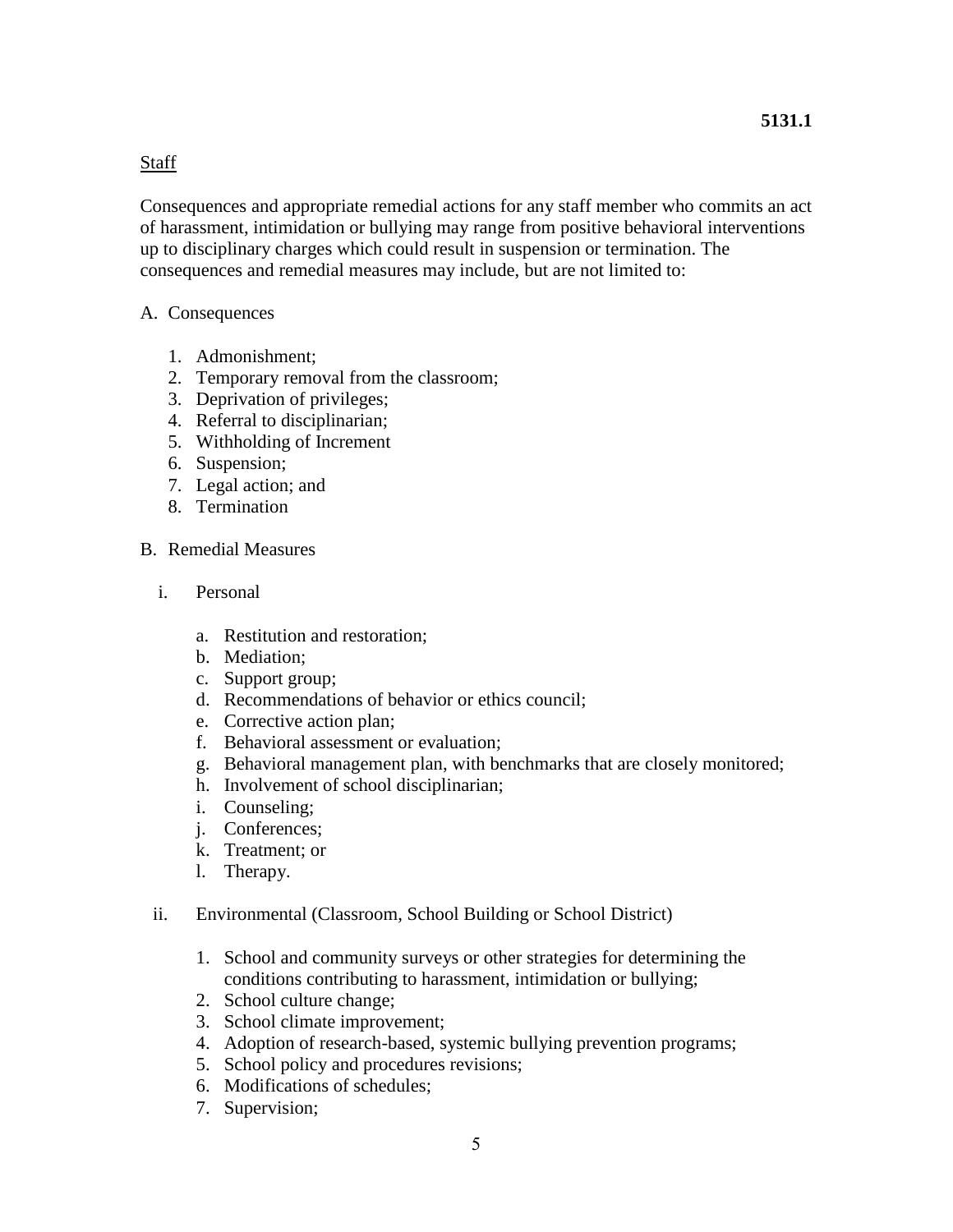- 8. Small or large group presentations for fully addressing the behaviors and the responses to the behaviors;
- 9. General professional development programs for certificated and noncertificated staff;
- 10. Professional development plans for involved staff;
- 11. Disciplinary action;
- 12. Supportive institutional interventions, including participation of the intervention and referral services team;
- 13. Conferences;
- 14. Counseling;

### Reporting Harassment, Intimidation and Bullying Behavior

The chief school administrator, principal and/or their designee shall be responsible for receiving complaints alleging violations of this policy.

The board shall allow reports to be anonymous, but no formal disciplinary action shall be based solely on an anonymous report. Any school employee, board member, contracted service provider, student, visitor or volunteer who has witnessed, or has reliable information that a student has been subject to harassment, intimidation or bullying, must report the incident to the building principal or his/her designee.

The following procedures shall apply to the reporting of incidents of harassment, intimidation and bullying committed by an adult or youth against a student:

- A. All acts of harassment, intimidation, or bullying shall be reported verbally to the school principal on the same day when the school employee or contracted service provider witnessed or received reliable information regarding any such incident;
- B. The principal shall inform the parents or guardians of all students involved in the alleged incident, and may discuss, as appropriate, the availability of counseling and other intervention services; and
- C. All acts of harassment, intimidation, or bullying shall be reported in writing to the school principal within two school days of when the school employee or contracted service provider witnessed or received reliable information that a student had been subject to harassment, intimidation, or bullying.

A board member, school employee, contracted service provider, student or volunteer who has witnessed, or has reliable information that a student has been subject to, harassment, intimidation or bullying shall report the incident to the building principal and any appropriate school official, or to any school administrator or safe schools resource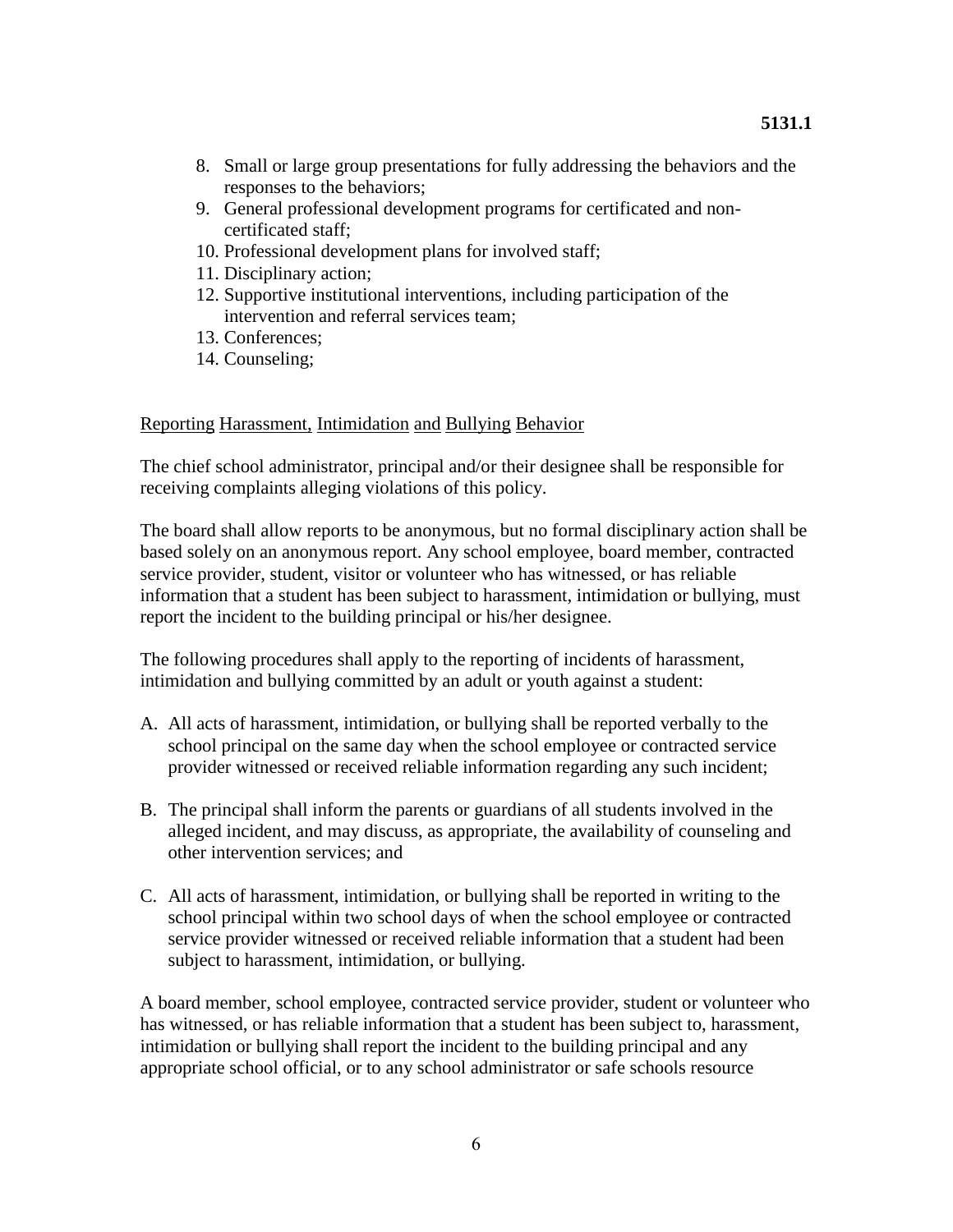officer, who shall immediately initiate the school district's procedures concerning school bullying.

A board member or a school employee who promptly reports an incident of harassment, intimidation or bullying, to the appropriate school official designated by the school district's policy, or to any school administrator or safe schools resource officer, and who makes this report in compliance with the procedures in this policy, shall be immune from a cause of action for damages arising from any failure to remedy the reported incident. The Oxford Township Board of Education will receive an annual HIB training.

A school administrator who receives a report of harassment, intimidation, or bullying from a district employee, and fails to initiate or conduct an investigation, or who should have known of an incident of harassment, intimidation, or bullying and fails to take sufficient action to minimize or eliminate the harassment, intimidation, or bullying, may be subject to disciplinary action.

The school administrator shall take into account the circumstances of the incident when providing notification to parents and guardians of all students involved in the reported harassment, intimidation, or bullying incident. The circumstances of the incident shall be considered conveying the nature of the incident, including the actual or perceived protected category motivating the alleged offense.

#### District Anti-Bullying Coordinator

The chief school administrator shall appoint a district anti-bullying coordinator. The chief school administrator shall make every effort to appoint an employee of the school district to this position. The district anti-bullying coordinator shall:

- A. Be responsible for coordinating and strengthening the school district's policies to prevent, identify, and address harassment, intimidation, and bullying of students;
- B. Collaborate with school anti-bullying specialists in the district, the board of education, and the chief school administrator to prevent, identify, and respond to harassment, intimidation, and bullying of students in the district; serve as co-chair to the School Safety Team
- C. Provide data, in collaboration with the chief school administrator, to the Department of Education regarding harassment, intimidation, and bullying of students; and
- D. Execute such other duties related to school harassment, intimidation, and bullying as requested by the chief school administrator.

The district anti-bullying coordinator shall meet at least twice a school year with the school anti-bullying specialists in the district to discuss and strengthen procedures and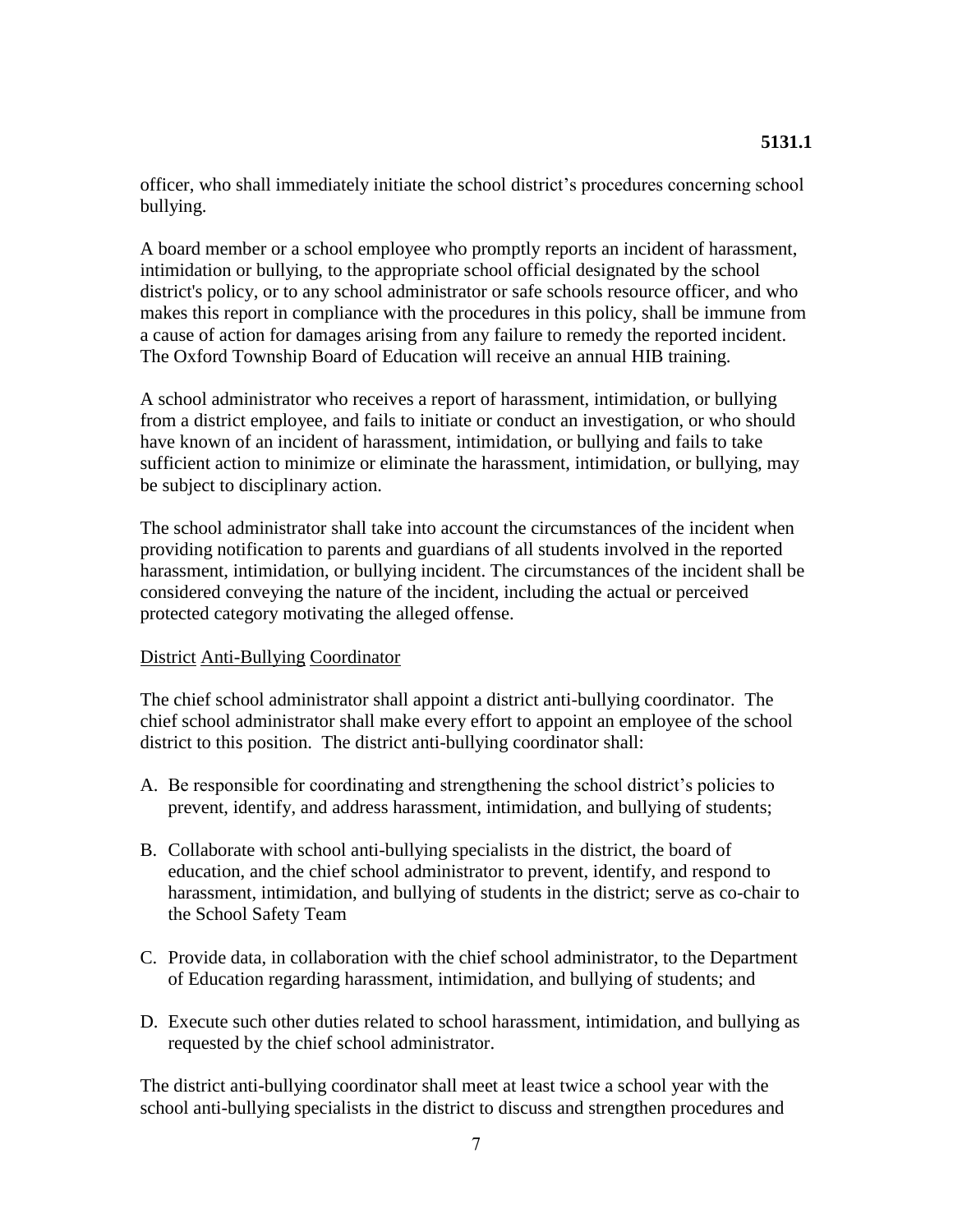policies to prevent, identify, and address harassment, intimidation, and bullying in the district.

### School Anti-Bullying Specialist

The principal in each school shall appoint a school anti-bullying specialist. When a school guidance counselor, school psychologist, or another individual similarly trained is currently employed in the school, the principal shall appoint that individual to be the school anti-bullying specialist. If no individual meeting these criteria is currently employed in the school, the principal shall appoint a school anti-bullying specialist from currently employed school personnel. The school anti-bullying specialist shall:

- A. Chair the school safety/school climate team;
- B. Lead the investigation of incidents of harassment, intimidation, and bullying in the school; and
- C. Act as the primary school official responsible for preventing, identifying, and addressing incidents of harassment, intimidation, and bullying in the school.

## School Safety/School Climate Team

The board shall form a school safety/school climate team in each school to develop, foster, and maintain a positive school climate by focusing on the ongoing, systemic process and practices in the school and to address school climate issues such as harassment, intimidation, or bullying. The school safety team shall meet at least two times per school year.

The school safety/school climate team shall consist of the principal or his or her designee; a teacher in the school; the school anti-bullying specialist; a parent of a student in the school; and other members determined by the principal. The school anti-bullying specialist shall serve as the chair of the school safety team.

The school safety team shall:

- A. Receive any complaints of harassment, intimidation, or bullying of students that have been reported to the principal;
- B. Receive copies of any report prepared after an investigation of an incident of harassment, intimidation, or bullying;
- C. Identify and address patterns of harassment, intimidation, or bullying of students in the school;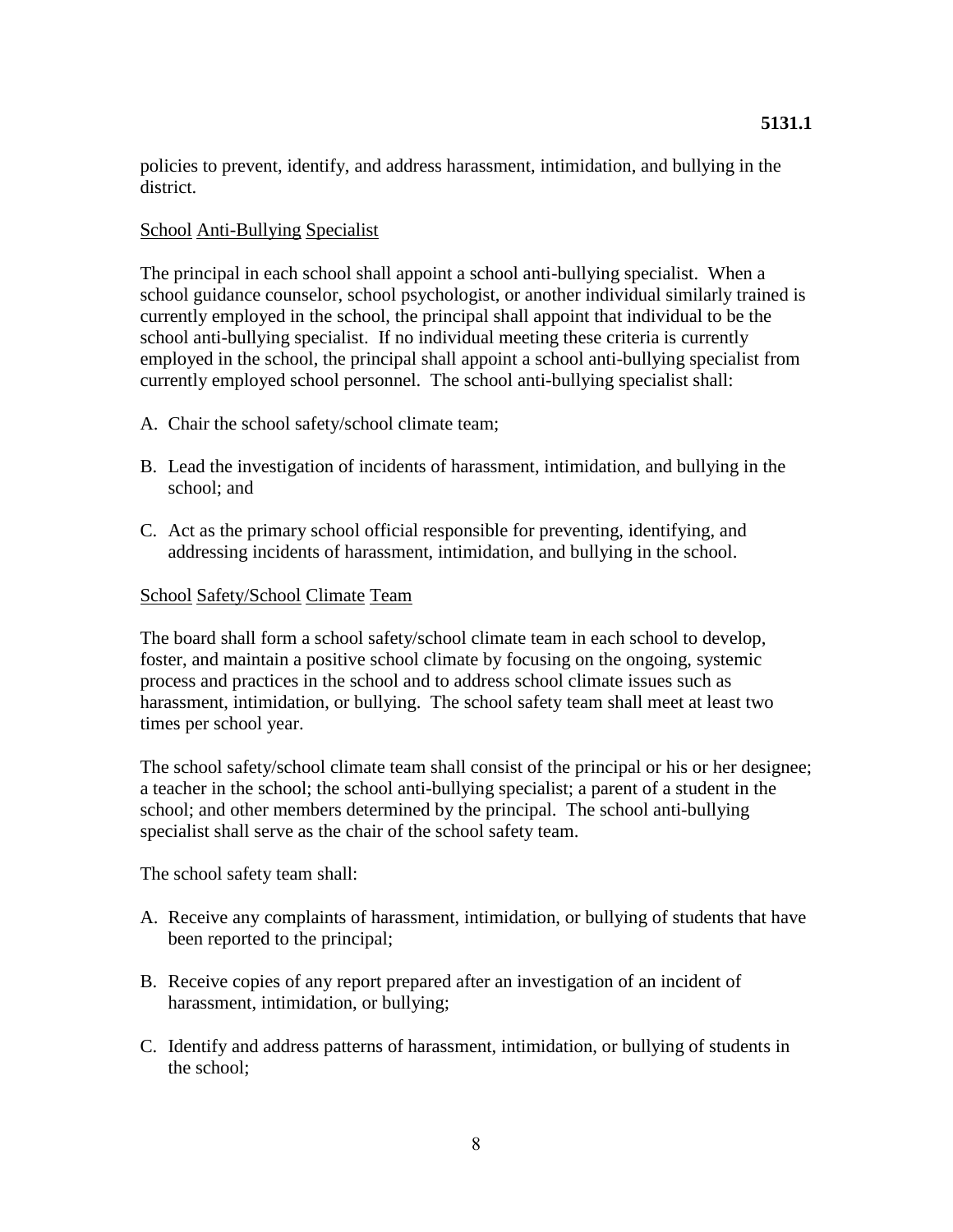- D. Review and strengthen school climate and the policies of the school in order to prevent and address harassment, intimidation, or bullying of students;
- E. Educate the community, including students, teachers, administrative staff, and parents, to prevent and address harassment, intimidation, or bullying of students;
- F. Participate in the training required pursuant to the provisions of (N.J.S.A.18A:37-13 et seq.) and other training which the principal or the district anti-bullying coordinator may request;
- G. Collaborate with the district anti-bullying coordinator in the collection of districtwide data and in the development of district policies to prevent and address harassment, intimidation, or bullying of students; and
- H. Execute such other duties related to harassment, intimidation, and bullying as requested by the principal or district anti-bullying coordinator.

A parent shall be on the school safety/school climate team only in regard to general school climate issues and shall not participate in activities that may compromise a student's confidentiality. Other members of the school safety/school climate team who are not authorized to access student records (see board policy 5125 Student Records) shall be on the team only in regard to general school climate issues and shall not participate in activities that may compromise a student's confidentiality.

### Investigating Reported Harassment, Intimidation and Bullying

To protect the victim, the chief school administrator shall take into account the circumstances of the incident when communicating with parents/guardians and when following the investigation procedures.

The CSA, or designee, in consultation with the anti-bullying specialist, shall make a preliminary determination prior to initiating an investigation, as to whether a reported incident or complaint, assuming all facts presented are true, is a report that qualifies as harassment, intimidation and bullying according to the law (within the scope of N.J.S.A. 18A:37-14).

If the CSA, or designee, in consultation with the anti-bullying specialist, determines that the incident or complaint is a report outside the scope of the law (N.J.S.A. 18A:37-14) and does not qualify as harassment, intimidation and bullying, this determination may be appealed to the board of education according to the appeal process detailed below, The determination of the board may be appealed to the commissioner of education in accordance with law (N.J.A.C. 6A:3). This provision in the law, will take effect July 1, 2018.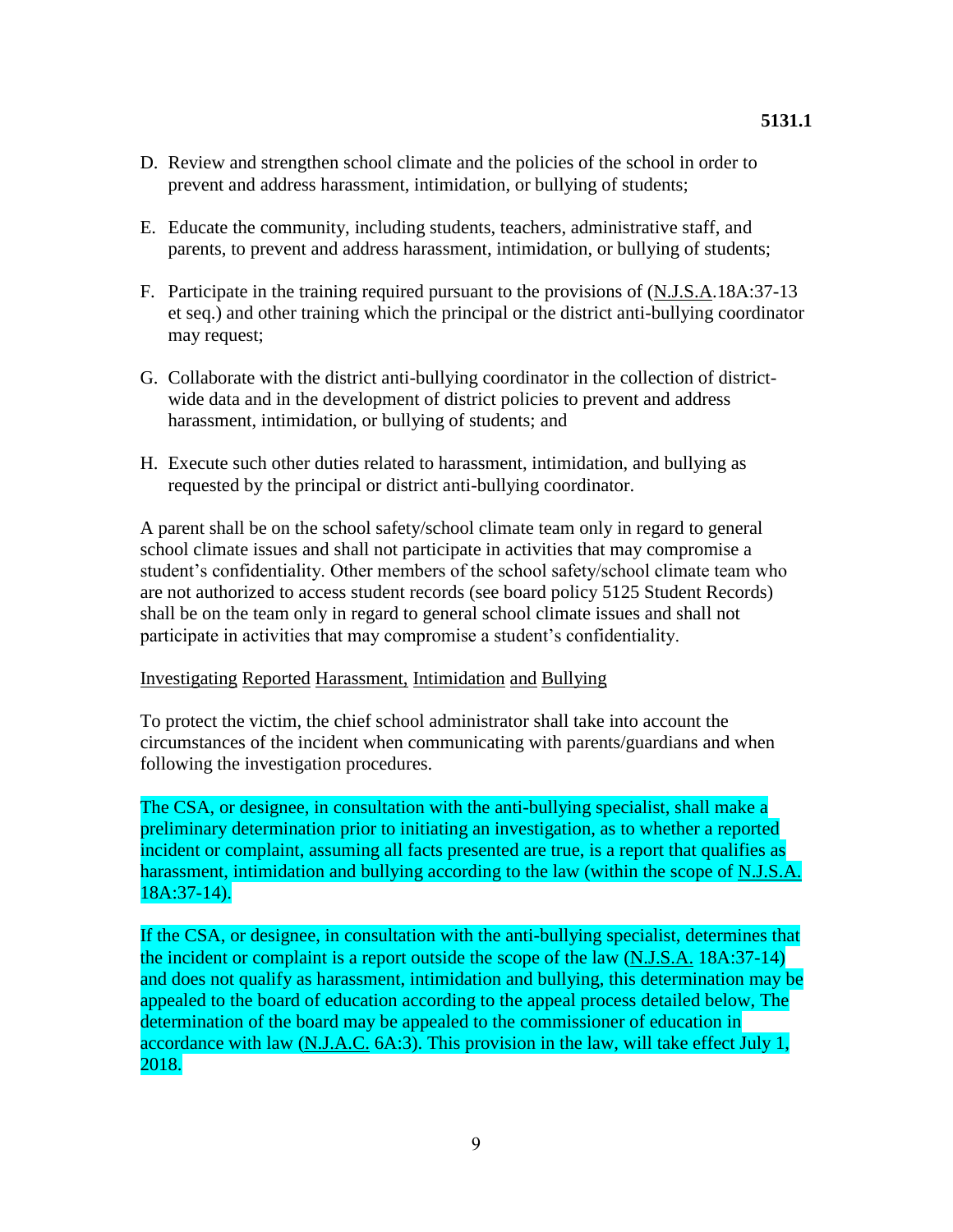When the principal, or his or her designee, in consultation with the anti-bullying specialist, determines that the reported incident qualifies as harassment, intimidation and bullying, the report shall be investigated promptly and in accordance with law and the following procedures:

All reported incidents of harassment, intimidation and bullying shall be investigated promptly and in accordance with law and the following procedures:

## *IF USING OPTION 2 CONTINUE WITH LIST "A" THROUGH "G" BELOW*

- A. All investigations shall be thorough and complete, and documented in writing, and shall include, but not be limited to:
	- 1. Taking of statements from victims, witnesses and accused;
	- 2. Careful examination of the facts;
	- 3. Support for the victim; and
	- 4. Determination if alleged act constitutes a violation of this policy.
- B. The investigation shall be initiated by the principal or the principal's designee within one school day of the report of the incident and shall be conducted by a school antibullying specialist. The principal may appoint additional personnel who are not school anti-bullying specialists to assist in the investigation.
- C. The investigation shall be completed as soon as possible, but not later than 10 school days from the date of the written report of the incident of harassment, intimidation, or bullying. In the event that there is information relative to the investigation that is anticipated but not yet received by the end of the 10-day period, the school antibullying specialist may amend the original report of the results of the investigation to reflect the information.
- D. The results of the investigation shall be reported to the chief school administrator within two school days of the completion of the investigation, and in accordance with law and board policy. The chief school administrator may initiate intervention services, establish training programs to reduce harassment, intimidation, or bullying and enhance school climate, impose discipline, order counseling as a result of the findings of the investigation, or take or recommend other appropriate action.
- E. The results of each investigation shall be reported to the board of education no later than the date of the next board meeting following the completion of the investigation, and include:
	- 1. Any services provided;
	- 2. Training established;
	- 3. Discipline imposed; or
	- 4. Other action taken or recommended by the chief school administrator.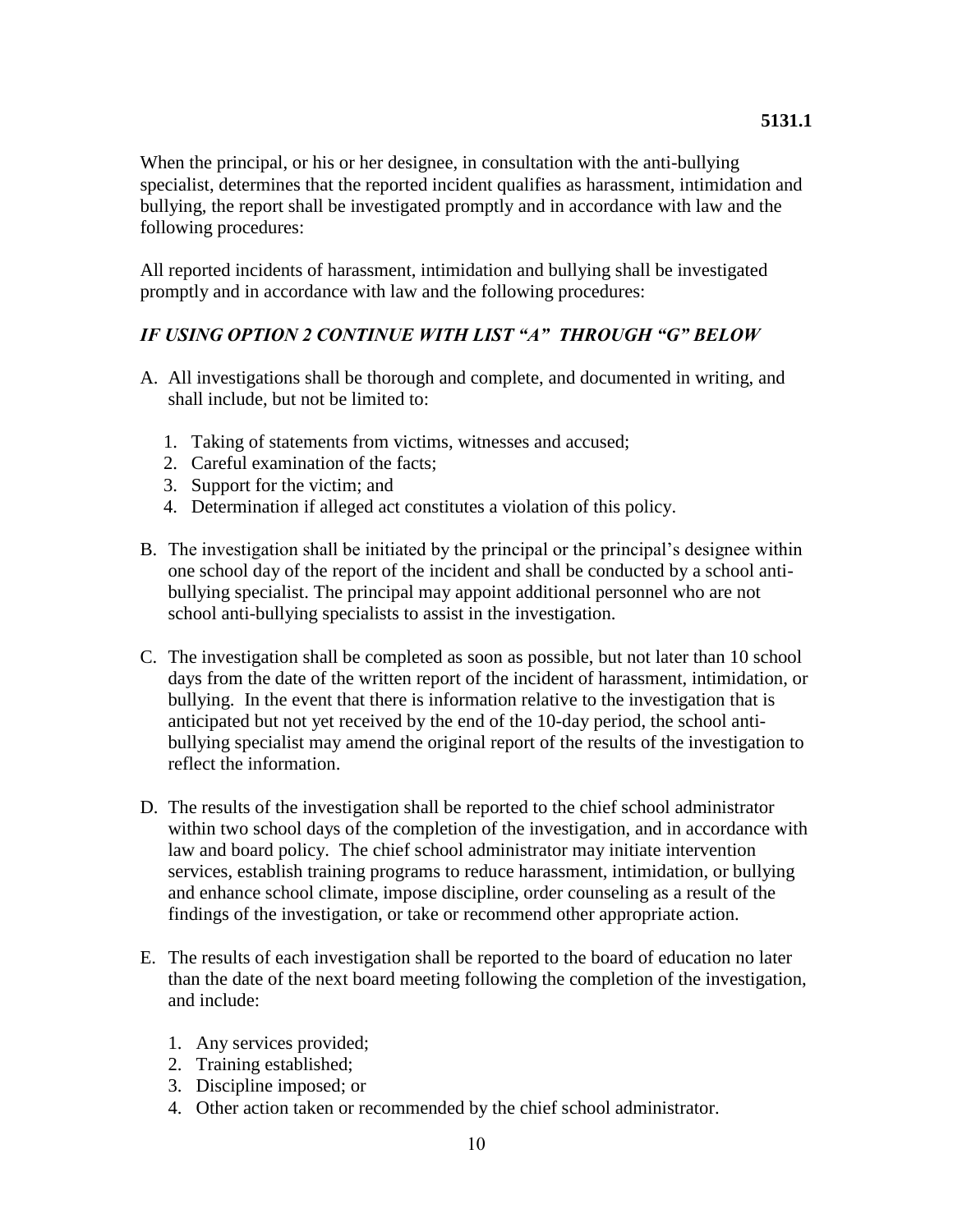- F. The chief school administrator or his or her designee shall ensure that parents or guardians of the students who are parties to the investigation shall receive information about the investigation. This information shall be provided in writing within 5 school days after the results of the investigation are reported to the board and include:
	- 1. The nature of the investigation;
	- 2. Whether the district found evidence of harassment, intimidation, or bullying; or
	- 3. Whether discipline was imposed or services provided to address the incident of harassment, intimidation, or bullying.
- G. Investigations of complaints concerning adult conduct shall not be investigated by a member of the same bargaining unit as the individual who is the subject of the investigation.

## Range of Ways to Respond to Harassment, Intimidation or Bullying

The board of education recognizes that some acts of harassment, intimidation or bullying may be isolated incidents requiring that the school officials respond appropriately to the individuals committing the acts and provide support programs for victims. Other acts may be so serious or parts of a larger pattern of harassment, intimidation or bullying that they require a response either at the classroom, school building or school district levels or by law enforcement officials.

In considering whether a response beyond the individual is appropriate, the CSA, or designee, in conjunction with the school anti-bullying specialist shall consider the nature and circumstances of the act, the degree of harm, the nature and severity of the behavior, past incidences or past or continuing patterns of behavior, and the context in which the alleged incident(s) occurred. Institutional (i.e., classroom; school building; school district) responses include:

- A. School and community surveys;
- B. Mailings;
- C. Focus groups;
- D. Adoption of research-based bullying prevention program models;
- E. Training for certificated and non-certificated staff;
- F. Participation of parents and other community members and organizations;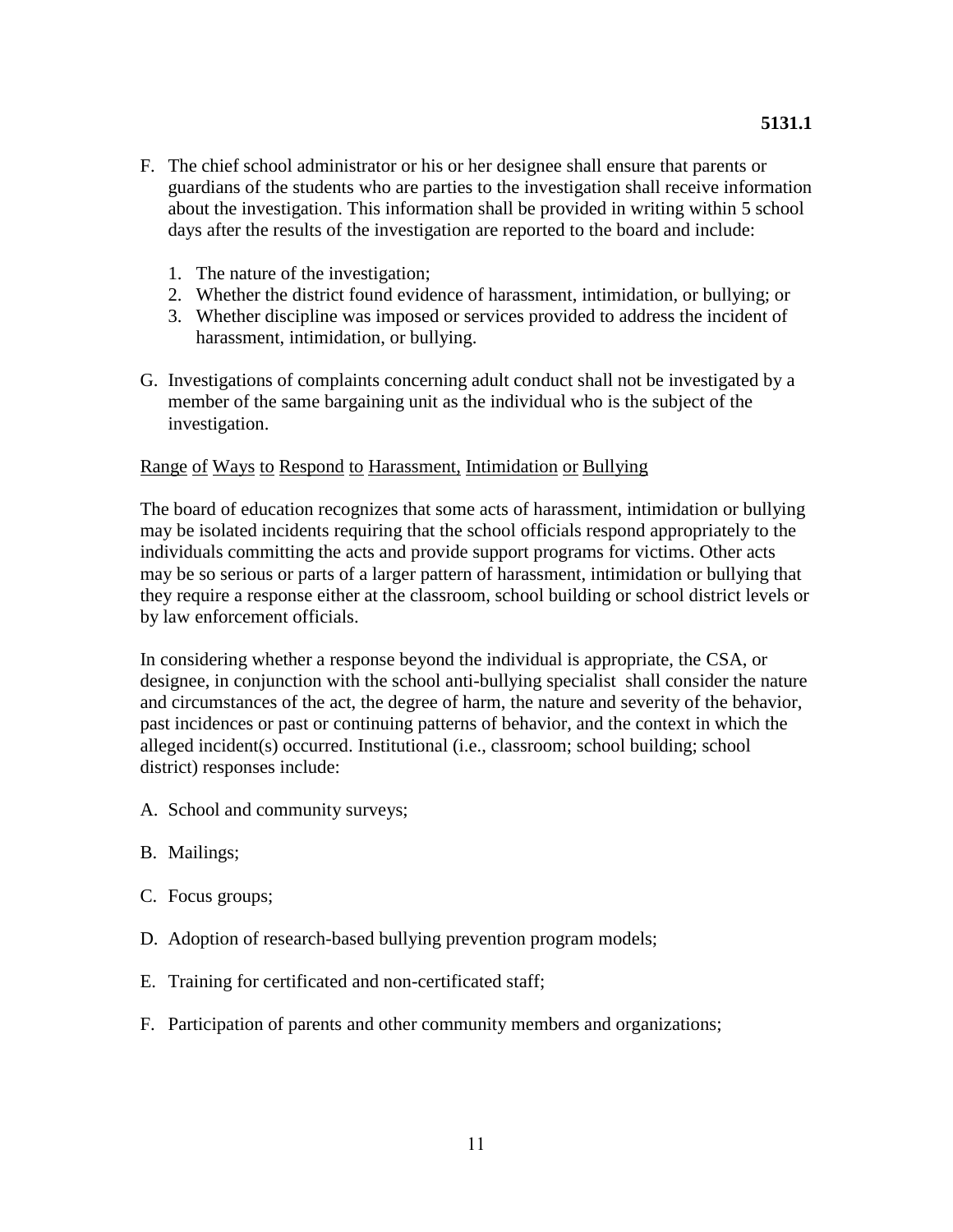- G. Small or large group presentations for staff, students, and the community for fully addressing a positive school climate and culture as well as the issues surrounding harassment, intimidation and bullying in the school community; and
- H. The involvement of law enforcement officers, including school resource officers.

For every incident of harassment, intimidation or bullying, the district shall respond to the individual who committed the act. Responses may include:

- A. Individual responses can include positive behavioral interventions (e.g., peer mentoring, short-term counseling, life skills groups) and punitive actions (e.g., detention, in-school or out-of-school suspension, expulsion);
- B. Classroom responses can include class discussions about an incident of harassment, intimidation or bullying, role plays, research projects, observing and discussing audio-visual materials on these subjects and skill-building lessons in courtesy, tolerance, assertiveness and conflict management;
- C. School responses can include theme days, learning station programs, parent programs and information disseminated to students and parents, such as fact sheets or newsletters explaining acceptable uses of electronic and wireless communication devices;
- D. District-wide responses can include community involvement in policy review and development, professional development programs, adoption of curricula and schoolwide programs and coordination with community-based organizations (e.g., mental health; health services; health facilities; law enforcement; faith-based).

The range of ways in which the school shall respond once an incident of harassment, intimidation or bullying is identified shall be defined by the Chief School Administrator, or designee, in conjunction with the school anti-bullying specialist, and shall include an appropriate combination of counseling, support services, intervention services, and other programs as defined by the commissioner.

#### Retaliation and Reprisal Prohibited

The board prohibits reprisal or retaliation or false accusation against any person who witnesses and/or reports an act of harassment, intimidation or bullying by any student, school employee, board member, contracted service provider, visitor or volunteer. The consequence and appropriate remedial action for a person who engages in reprisal or retaliation or false accusation shall be determined by the chief school administrator and/or principal or their designee after consideration of the nature, severity and circumstances of the act, in accordance with case law and board policies and procedures.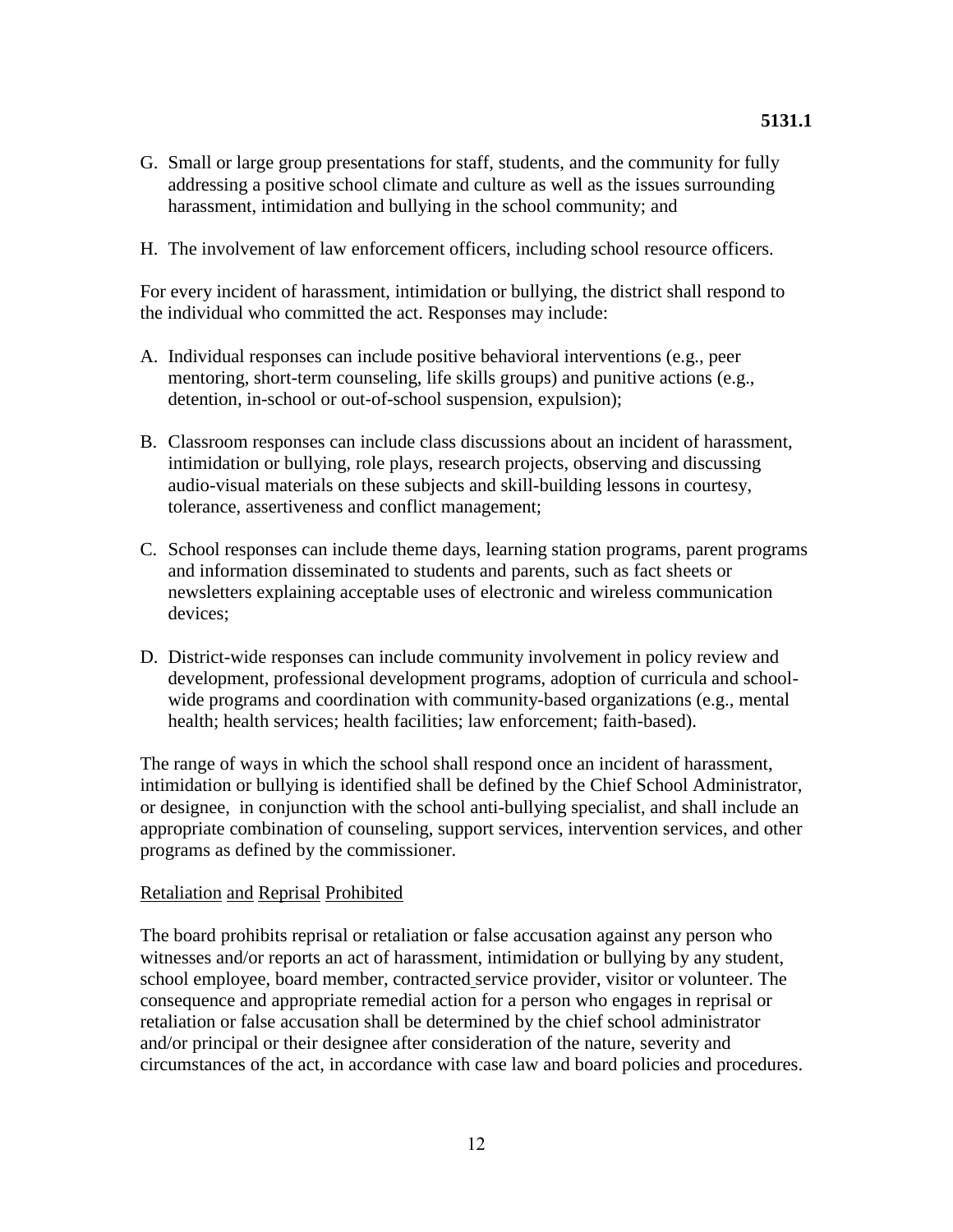Any act of retaliation or reprisal or false accusation against any person who reports an act of harassment, intimidation or bullying shall not be tolerated. Any student, school employee, board member, contracted service provider, volunteer or visitor who engages in the act of retaliation or reprisal or who falsely accuses another shall be subjected to consequence and appropriate remedial action. In cases where any state or federal law has allegedly been violated, the local law enforcement agency shall be notified.

### A. Students

The consequences and appropriate remedial action for a student found to have engaged in retaliation, reprisal and/or falsely accused another as a means of harassment, intimidation or bullying shall be varied and graded according to the nature of the behavior, the developmental age of the student and the student's history of problem behaviors and performance, and shall be consistent with this policy. Consequences may include positive behavioral interventions, notification of the parents/guardians, up to and including short or long-term suspension or expulsion, as permitted by law;

### B. School Employees

Consequences and appropriate remedial action for a school employee found to have engaged in retaliation, reprisal and/or falsely accused another as a means of harassment, intimidation or bullying shall be determined in accordance with district policies, procedures and agreements, up to and including suspension or dismissal from service;

### C. Board Members

Consequences and appropriate remedial action for a board member found to have committed an act of harassment, intimidation, or bullying; or found to have engaged in retaliation, reprisal and/or falsely accused another as a means of harassment, intimidation or bullying shall be determined in accordance with district policies, procedures and agreements, up to and including a public sanction or filed ethics charges;

#### D. Visitors, Volunteers, Contracted Service Providers, and All Other Persons

Consequences and appropriate remedial action for a visitor, volunteer, contracted service providers and all other persons found to have engaged in harassment, intimidation or bullying; or engaged in retaliation, reprisal and/or falsely accused another as a means of harassment, intimidation or bullying shall be determined by the chief school administrator after consideration of the nature, severity and circumstances of the act, including reports to appropriate law enforcement officials.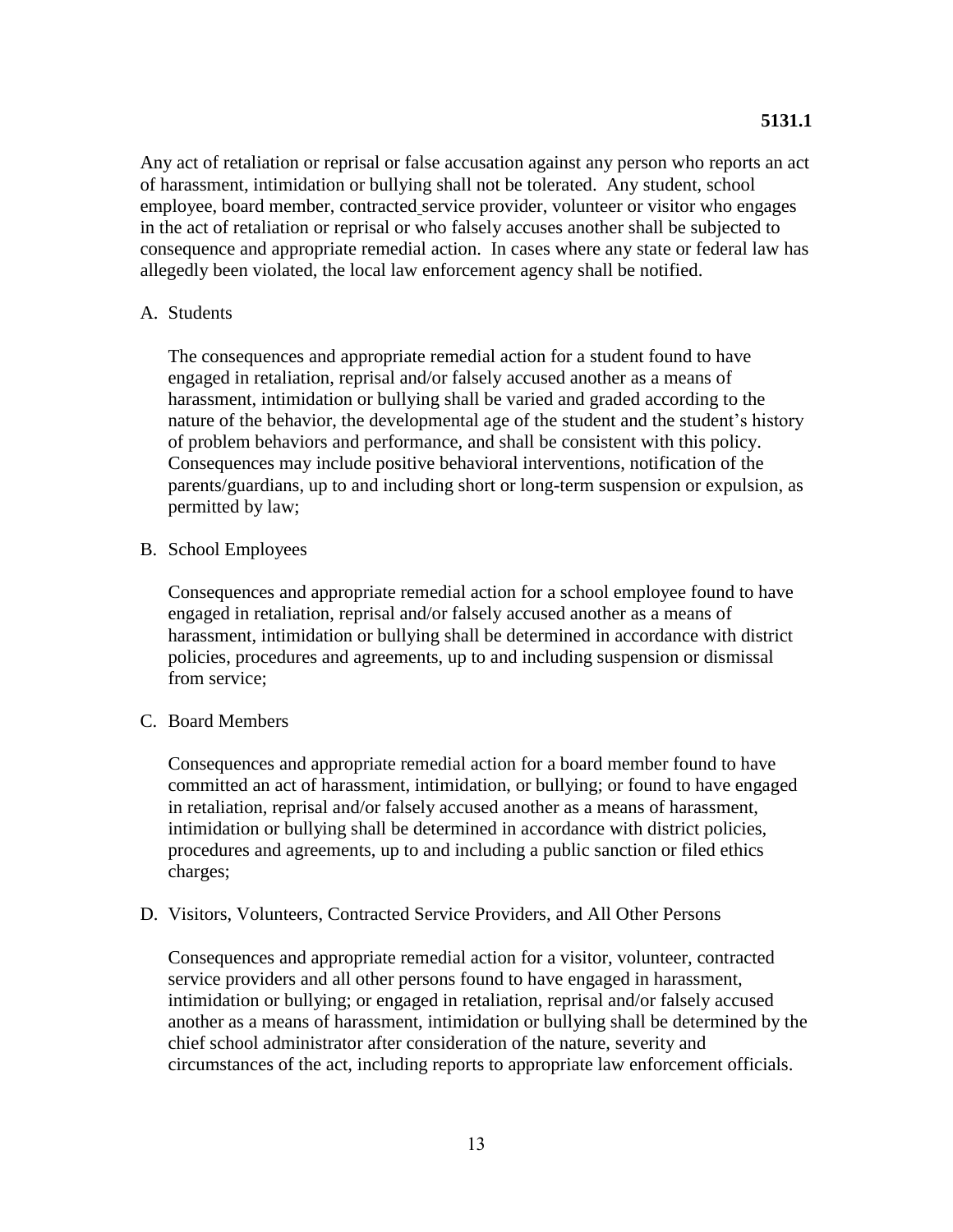Consequences and remediation for students, employees, board members, visitors, volunteers, and contracted service providers, engaging in harassment, intimidation or bullying or engaged in retaliation, reprisal and/or false accusations may include the following:

- A. Consequences
	- 1. Admonishment;
	- 2. Temporary removal from the classroom or school;
	- 3. Deprivation of privileges
	- 4. Prohibited from access to the school facilities (visitors, vendors, board members, all other people);
	- 5. Classroom or administrative detention;
	- 6. Referral to disciplinarian;
	- 7. In-school suspension during the school week or the weekend;
	- 8. After-school programs;
	- 9. Out-of-school suspension (short-term or long-term);
	- 10. Legal action;
	- 11. Withholding of Increment;
	- 12. Suspension;
	- 13. Expulsion;
	- 14. Termination;
	- 15. Termination of service agreements or contracts (vendors, volunteers);
	- 16. Public sanction (board members);
	- 17. Ethics charges (some administrators, board members).
- B. Remedial Measures
	- a. Personal
		- 1. Restitution and restoration;
		- 2. Mediation;
		- 3. Peer support group;
		- 4. Recommendations of a student behavior or ethics council;
		- 5. Corrective instruction or other relevant learning or service experience;
		- 6. Supportive student interventions, including participation of the intervention and referral services team;
		- 7. Behavioral assessment or evaluation, including, but not limited to, a referral to the child study team, as appropriate;
		- 8. Behavioral management plan, with benchmarks that are closely monitored;
		- 9. Assignment of leadership responsibilities (e.g., hallway or bus monitor);
		- 10. Involvement of school disciplinarian;
		- 11. Counseling;
		- 12. Conferences;
		- 13. Treatment; or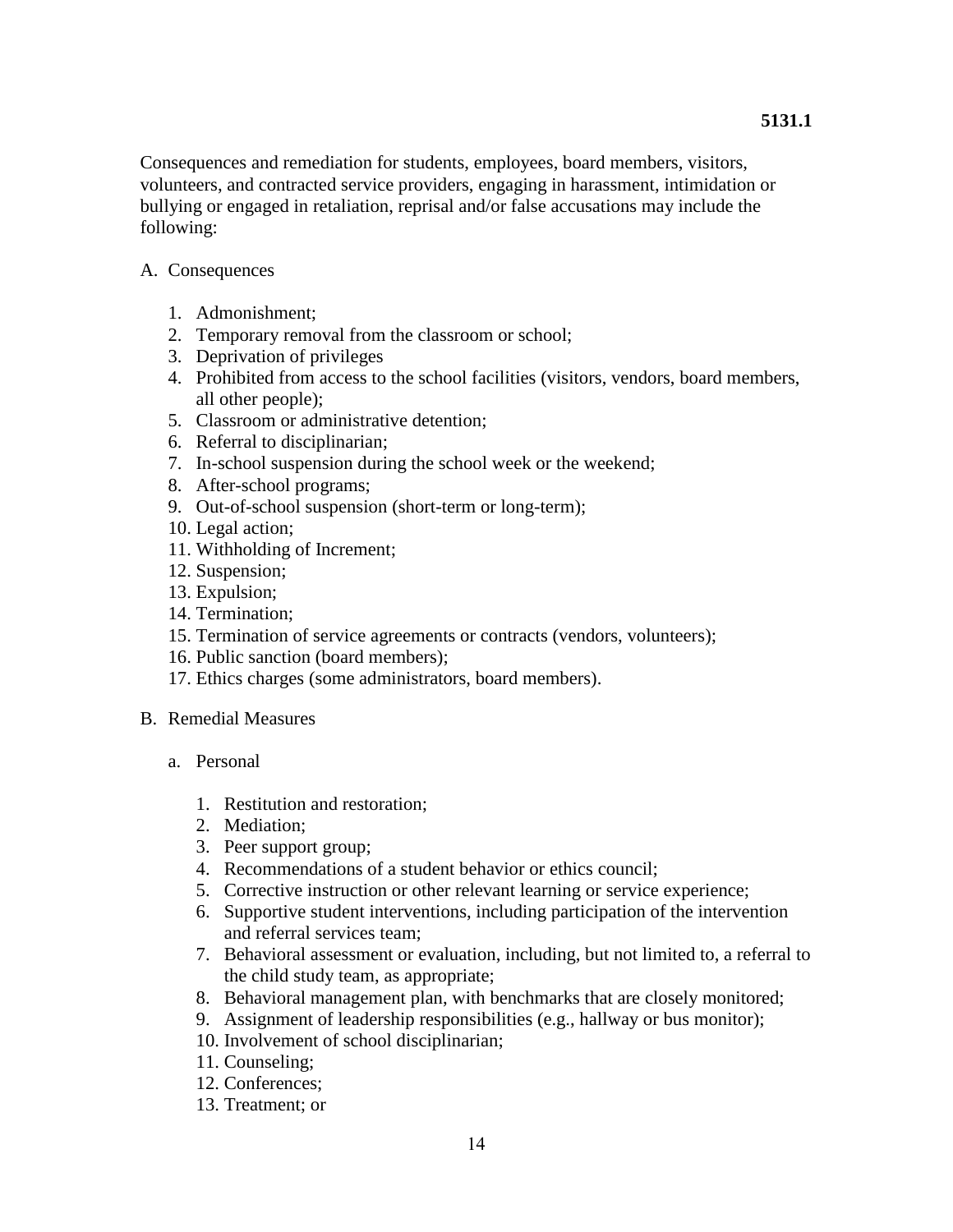14. Therapy.

- b. Environmental (Classroom, School Building or School District)
	- a. School and community surveys or other strategies for determining the conditions contributing to harassment, intimidation or bullying;
	- b. School culture change;
	- c. School climate improvement;
	- d. Adoption of research-based, systemic bullying prevention programs;
	- e. School policy and procedures revisions;
	- f. Modifications of schedules;
	- g. Supervision;
	- h. Small or large group presentations for fully addressing the behaviors and the responses to the behaviors;
	- i. General professional development programs for certificated and noncertificated staff;
	- j. Professional development plans for involved staff;
	- k. Disciplinary action;
	- l. Supportive institutional interventions, including participation of the intervention and referral services team;
	- m. Conferences;
	- n. Counseling;

### Appeal Process

The parent or guardian may request a hearing before the board concerning the written information about a harassment, intimidation, or bullying investigation. The request for a board hearing shall be filed with the board secretary no later than 60 calendar days after the written information is received by the parents or guardians. The hearing shall be held within 10 days of the request. The board shall meet in executive session for the hearing to protect the confidentiality of the students. At the hearing the board may hear from the school anti-bullying specialist about the incident, recommendations for discipline or services, and any programs instituted to reduce such incidents.

At the next board of education meeting following its receipt of the report, the board shall issue a decision, in writing, to affirm, reject, or modify the chief school administrator's decision. The board's decision may be appealed to the Commissioner of Education, in accordance with law, no later than the 90 days after the issuance of the board's decision.

A parent, student, guardian, or organization may file a complaint with the Division on Civil Rights within 180 days of the occurrence of any incident of harassment, intimidation, or bullying based on membership in a protected group as enumerated in the "Law Against Discrimination."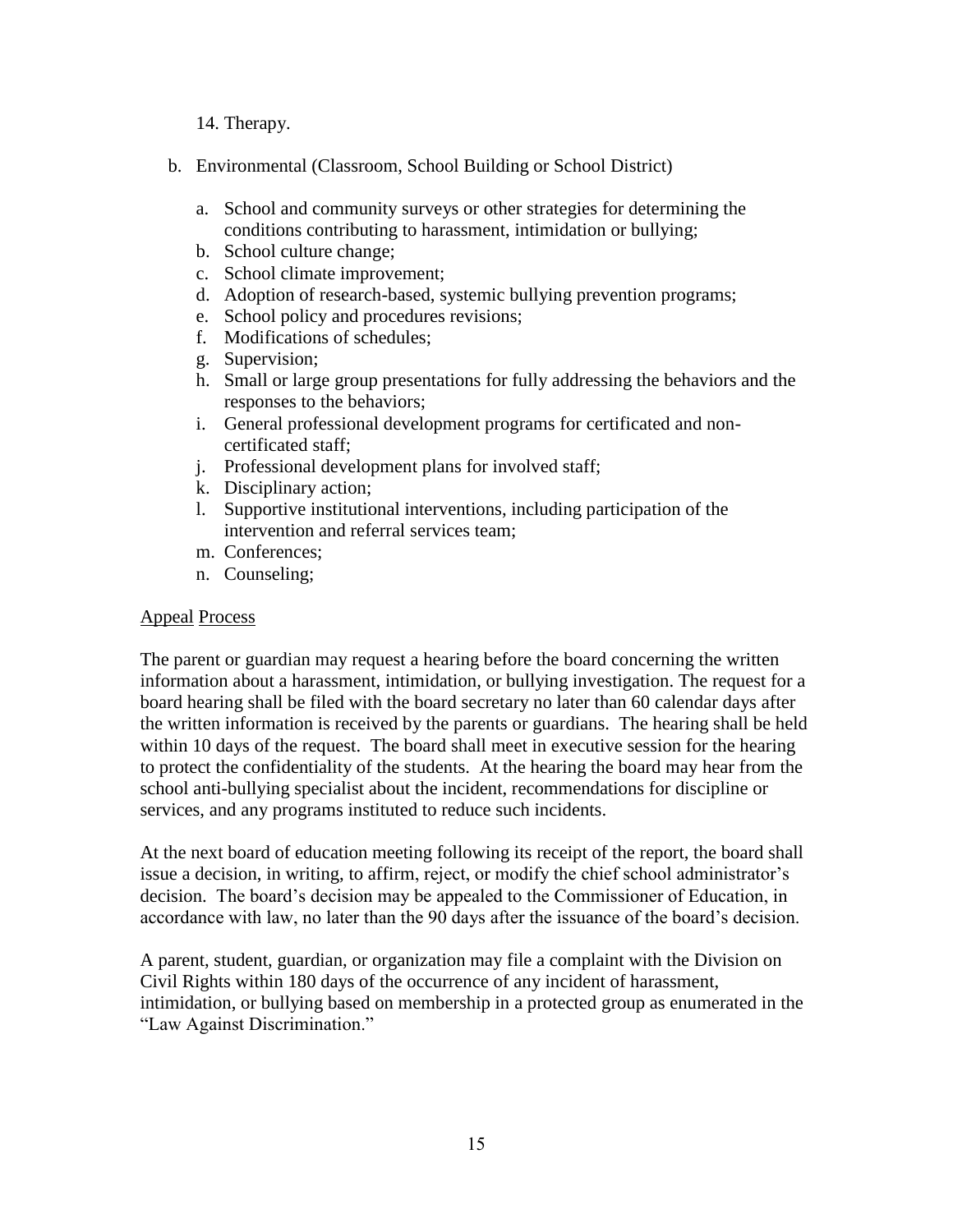### Week of Respect

The week beginning with the first Monday in October of each year is designated as a "Week of Respect" in the State of New Jersey. The district, in order to recognize the importance of character education, shall observe the week by providing age-appropriate instruction focusing on preventing harassment, intimidation, or bullying as defined by law (N.J.S.A. 18A:37-14). Throughout the school year, the district shall provide ongoing age-appropriate instruction focusing on preventing harassment, intimidation, and bullying in accordance with the New Jersey Student Learning Standards.

### **Training**

### A. School Leaders

Any school leader who holds a position that requires the possession of a chief school administrator, principal, or supervisor endorsement shall complete training on issues of school ethics, school law, and school governance as part of the professional development for school leaders required in accordance with State Board of Education regulations. This training shall also include information on the prevention of harassment, intimidation, and bullying (N.J.S.A. 18A:26-8.2).

### B. Teaching Staff Development

Each public school teaching staff member shall complete at least two hours of instruction in suicide prevention, to be provided by a licensed health care professional with training and experience in mental health issues, in each professional development period. The instruction in suicide prevention shall include information on the relationship between the risk of suicide and incidents of harassment, intimidation, and bullying and information on reducing the risk of suicide in students who are members of communities identified as having members at high risk of suicide (N.J.S.A. 18A:6-112).

#### C. Board Members

Within one year after being newly elected or appointed or being re-elected or reappointed to the board of education, a board member shall complete a training program on harassment, intimidation, and bullying in schools, including a school district's responsibilities as required by law  $(N.J.S.A. 18A:37-13 \text{ et seq.})$ . A board member shall be required to complete the program only once (N.J.S.A. 18A:12-33). The Oxford Township Board of Education believes and annual HIB refresher program should be presented by the CSA, or designee.

### D. Staff, Student and Volunteer Training

The school district shall: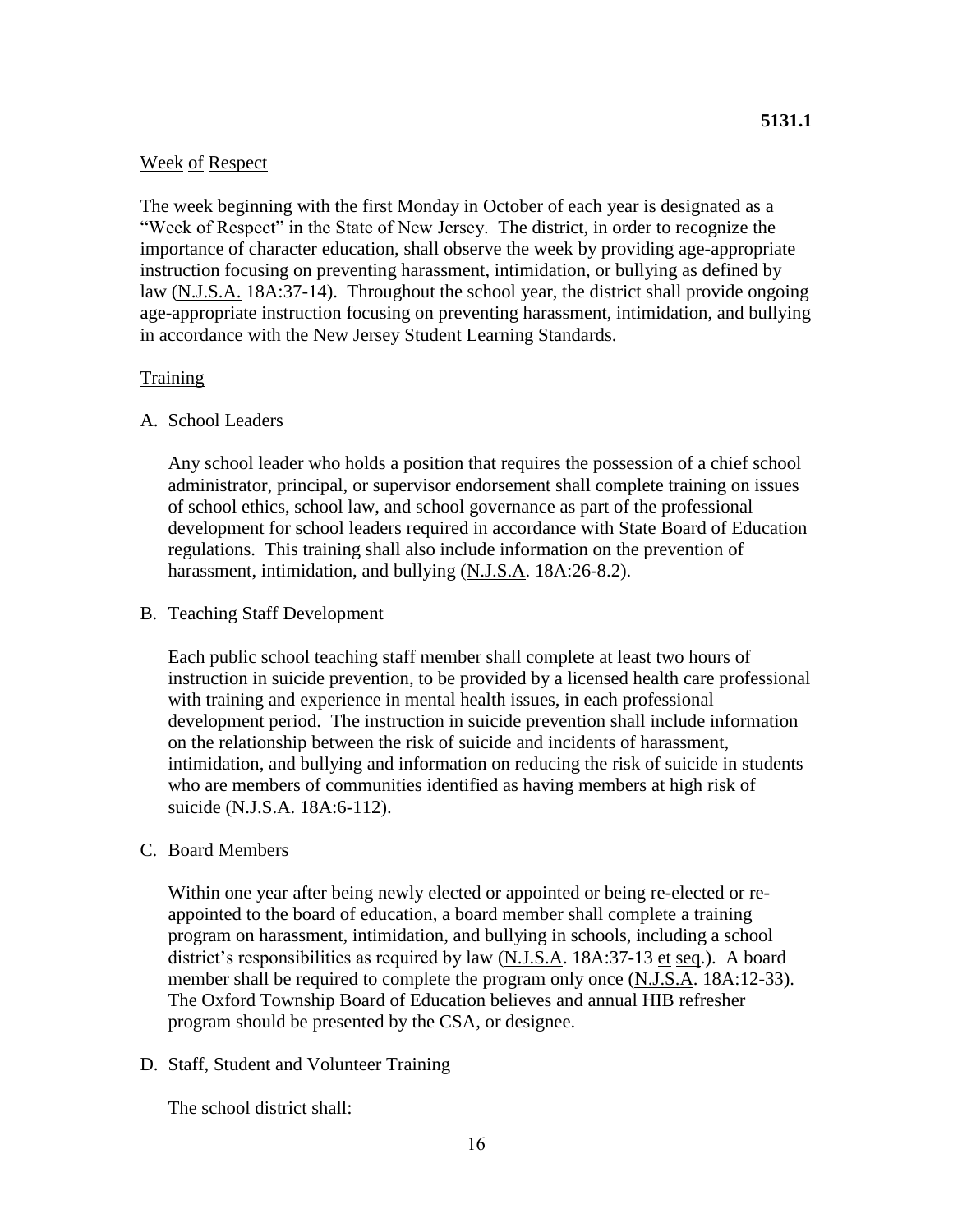- 1. Provide training on the school district's harassment, intimidation, or bullying policy to school employees and volunteers who have significant contact with
- 2. students;
- 3. Provide ongoing staff training, in cooperation with the Department of Education, in fulfilling the reporting requirements;
- 4. Ensure that the training includes instruction on preventing bullying on the basis of the protected categories as required by law (N.J.S.A.18A:37-14) and other distinguishing characteristics that may incite incidents of discrimination, harassment, intimidation, or bullying; and
- 5. Develop a process for discussing the district's harassment, intimidation or bullying policy with students.

The board shall annually examine the training needs of school employees and volunteers who have significant contact with students for the effective implementation of the harassment, intimidation, or bullying policies, procedures, programs, and initiatives of the district board of education and implement training programs for school employees and volunteers who have significant contact with students. The annual examination of training needs shall take into consideration the findings of the annual review and update of the code of student conduct.

Information regarding the school district policy against harassment, intimidation or bullying shall be incorporated into a school's employee training program and shall be provided to full-time and part-time staff, volunteers who have significant contact with students, and those persons contracted by the district to provide services to students.

Throughout the school year, the district shall provide ongoing age-appropriate instruction on preventing harassment, intimidation and bullying, consistent with the New Jersey Student Learning Standards.

### Reporting to the Board

While the Oxford Township Board of Education receives a monthly HIB report, they recognize that two times each year between September 1 and January 1 and between January 1 and June 30, the school board shall hold a public hearing at which the chief school administrator will report to the board of education all acts of violence, vandalism, and harassment, intimidation, or bullying (HIB) which occurred during the previous reporting period. The report shall include the number of HIB reports in the schools, the status of all investigations, the nature of the HIB, and other data required by law.

- A. The number of reports of harassment, intimidation, or bullying;
- B. The status of all investigations;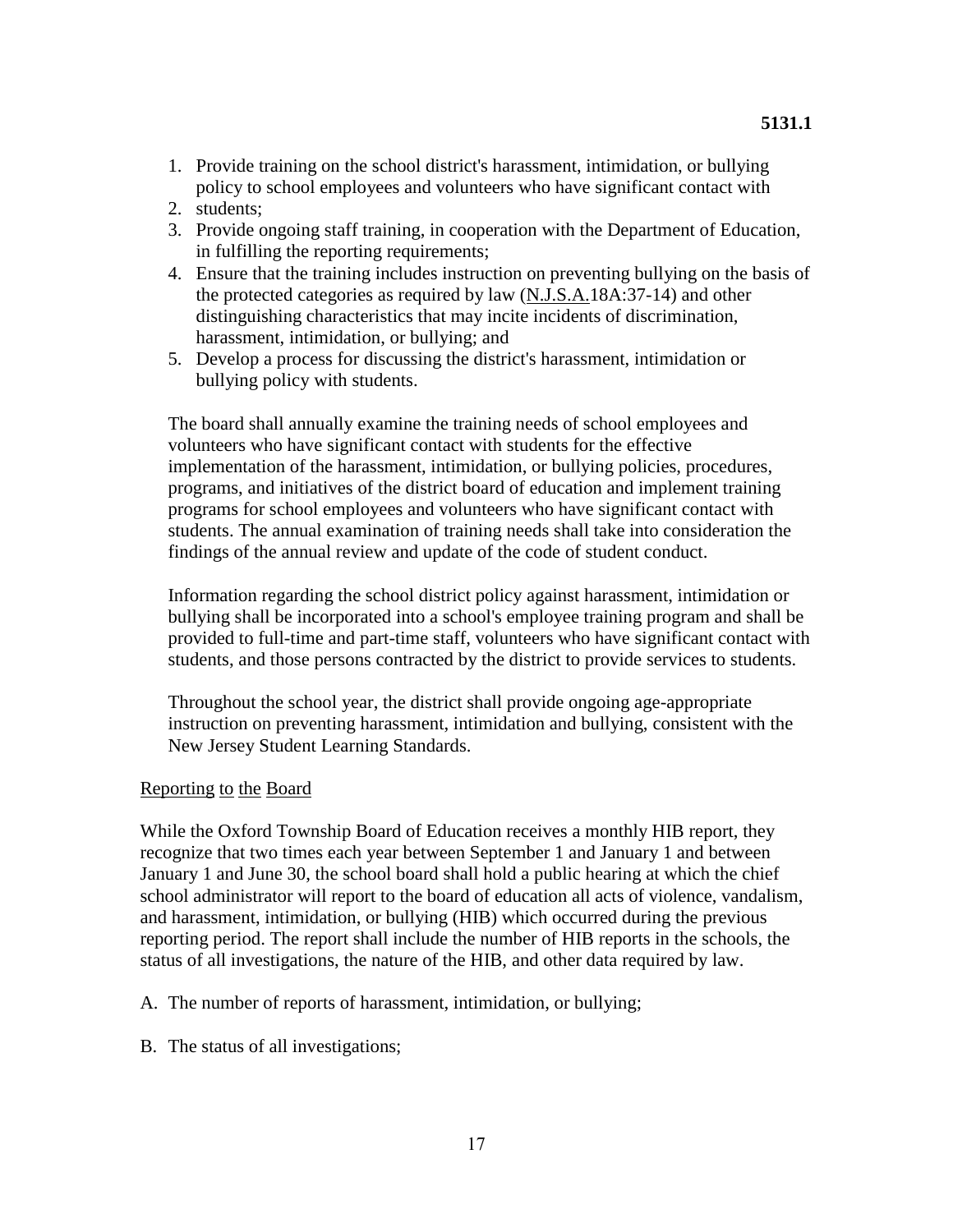- C. The nature of the bullying based on one of the protected categories identified in N.J.S.A. 18A:37-14 such as race, color, religion, ancestry, national origin, gender, sexual orientation, gender identity and expression, or a mental, physical or sensory disability, or by any other distinguishing characteristic;
- D. The names of the investigators;
- E. The type and nature of any discipline imposed on any student engaged in harassment, intimidation, or bullying; and
- F. Any other measures imposed, training conducted, or programs implemented, to reduce harassment, intimidation, or bullying.

#### Reporting to the Department of Education

The information, including but not limited to, oral reports, written reports or electronic reports shall also be reported once during each reporting period between September 1 and January 1 and between January 1 and June 30, to the Department of Education. The report shall include:

- A. Data broken down by the enumerated categories including the protected categories as listed above and the type of harassment, intimidation and bullying (any gesture; any written, verbal or physical act; or any electronic communication, whether it be a single or series of incidents); and
- B. Data broken down by each school in the district, in addition to district-wide data.

The report shall be used to grade the Oxford Central, School for the purpose of assessing its effort to implement policies and programs consistent with law (N.J.S.A. 18A:37-13 et seq.). The district shall receive a grade determined by averaging the grades of all the schools in the district.

The school shall post the grade received and the overall district grade on the homepage of the school's website. The district shall post all the grades for each school of the district and the overall district grade on the homepage of the district's website. A link to the report shall be available on the district's website. The information shall be posted on the websites within 10 days of the receipt of a grade by the school and district.

It shall be a violation to improperly release any confidential information not authorized by federal or State law for public release.

The chief school administrator will annually submit the report to the Department of Education utilizing the Student Safety Data System (SSDS). The chief school administrator shall accurately report on each incident of violence, vandalism, alcohol and other drug abuse, and incident of harassment intimidation and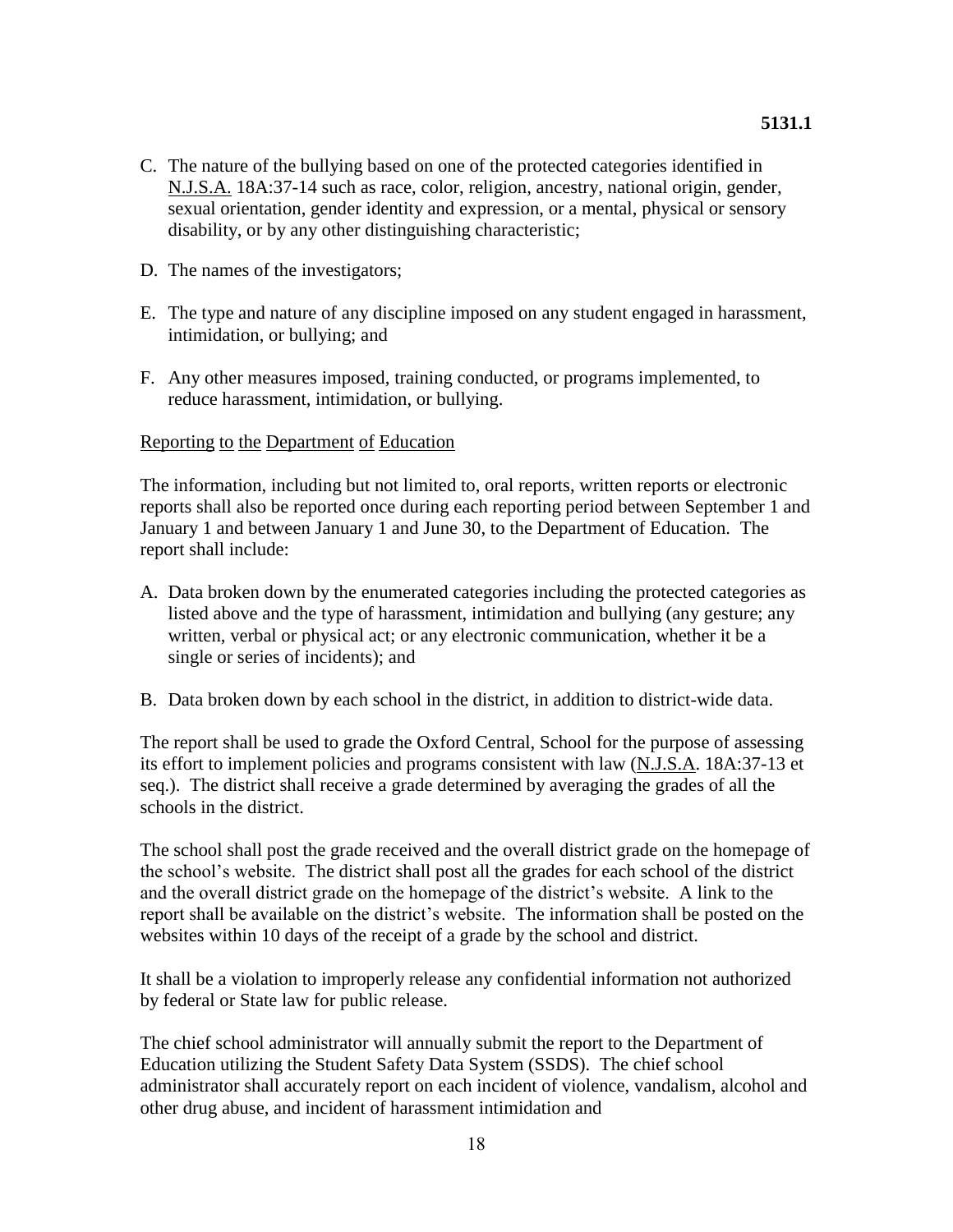bullying within the school district. Any allegations of falsification of data will be reviewed by the board of education using the requirements and procedures set forth in N.J.A.C. 6A:16-5.3(g).

The State Board of Education shall impose penalties on any school employee who knowingly falsifies the report. Therefore, the chief school administrator shall make a reasonable effort to verify reports of violence, vandalism, and harassment, intimidation, or bullying. The board shall provide ongoing staff training, in cooperation with the Department of Education, in fulfilling the reporting requirements. The majority representative of the school employees shall have access monthly to the number and disposition of all reported acts of school violence, vandalism, and harassment, intimidation, or bullying.

### Program Assessment and Review

The school district shall annually establish, implement, document, and assess bullying prevention programs or approaches, and other initiatives involving school staff, students, administrators, volunteers, parents, law enforcement and community members. The programs or approaches shall be designed to create school-wide conditions to prevent and address harassment, intimidation, and bullying.

### Policy Development and Review

The district harassment, intimidation and bullying policy shall be adopted through a process that includes representation of parents or guardians, school employees, volunteers, students, administrators, and community representatives.

The district shall annually conduct a re-evaluation, reassessment, and review of this policy, any report(s) and/or finding(s) of the school safety/school climate team(s). The board shall also make any necessary revisions and additions to this policy as required by law. The board shall include input from the school anti-bullying specialists in conducting its re-evaluation, reassessment, and review. The district shall transmit a copy of the revised policy to the appropriate executive county superintendent within 30 school days of the revision.

#### Publication, Dissemination and Implementation

In publicizing this policy, the community including students, staff, board members, contracted service providers, visitors and volunteers, shall be duly notified that the rules detailed within apply to any incident of harassment intimidation and bullying that takes place on school grounds**,** at any school-sponsored function or on a school bus, or off school grounds that substantially disrupts or interferes with the orderly operation of the school or the rights of other students in accordance with law.

The chief school administrator shall take the following steps to publicize this policy:

A. Provide a link to this policy on a prominent place on the district website;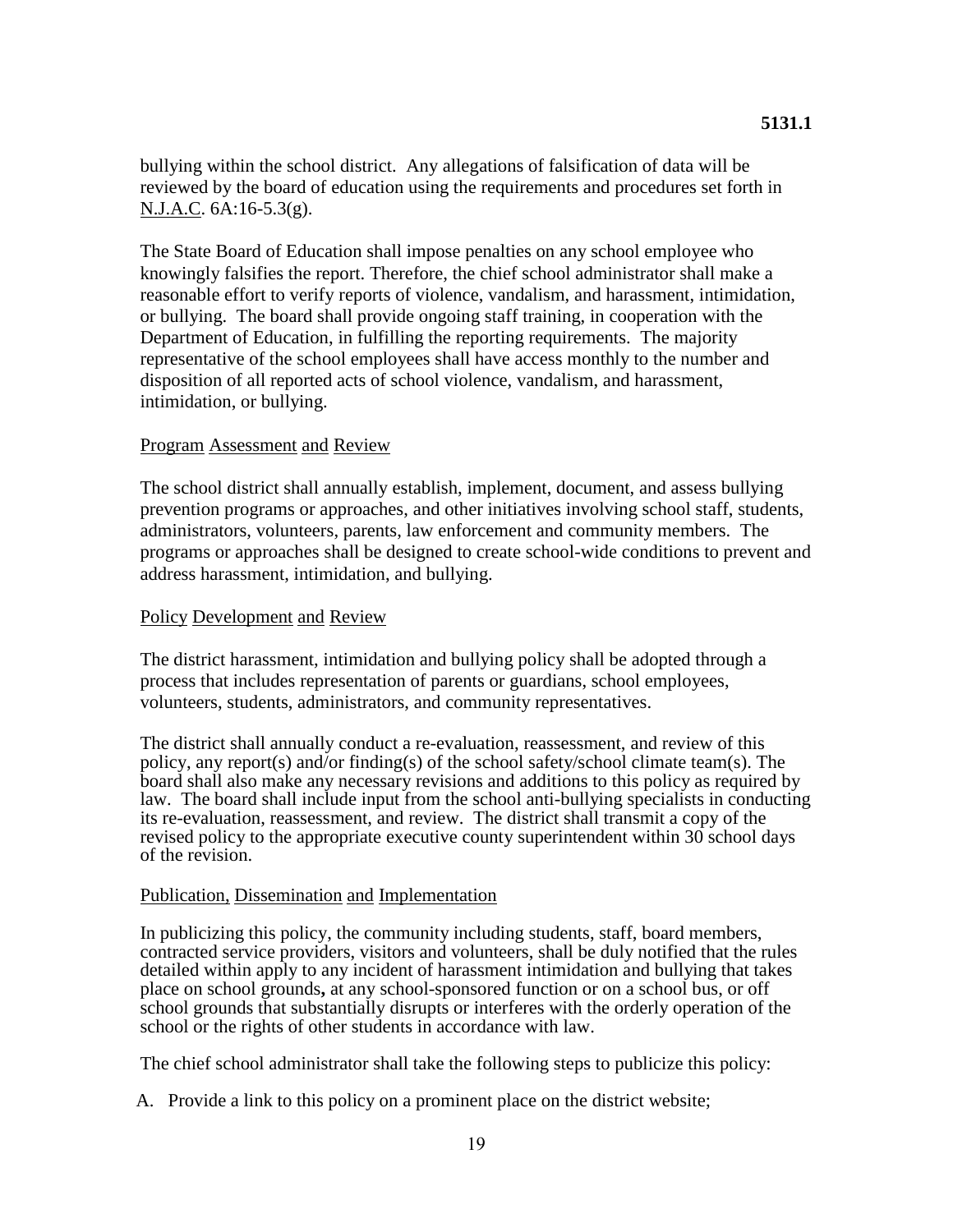- B. Distribute this policy annually to all staff, students and parents/guardians; and
- C. Print this policy in any district publication that sets forth the comprehensive rules, procedures and standards of student conduct and in student handbooks;

The district shall notify students and parents/guardians that the policy is available on the district's website. The district shall publish the name, school phone number, school address and school email address of the district anti-bullying coordinator on the home page of the district website. The information concerning the district anti-bullying coordinator and the school anti-bullying specialists shall also be maintained on the Department of Education's website.

Additionally, the district shall make available, in an easily accessible location of its website, the Department of Education's guidance document for the use by parent/guardians, students and district staff to assist in resolving complaints concerning student harassment, intimidation or bullying.

The chief school administrator shall ensure that the rules for this policy are applied consistently with the district's code of student conduct (N.J.A.C. 6A:16-7) and all applicable laws and regulations. All disciplinary sanctions shall be carried out with necessary due process.

This and all related policies shall be reviewed on an ANNUAL basis.

**Date:**

**First Reading: June 4, 2007 Second Reading: July 19, 2007 Review Date: September 8, 2008, September 29, 2009 Revision and Adoption: October 22, 2009 Review Date: March 14, 2011 Revision and Adoption: March 24, 2011 Review Date: July 11, 2011 Revision and Adoption: August 25, 2011 Review Date: June 5, 2012 Revision and Adoption: August 23, 2012 Review Date: March 7, 2017 – No Changes Review Date: January 4, 2018 Revision and Adoption: January 25, 2018 Review Date: April 4, 2018 Revision and Adoption: April 26, 2018 Review Date: March 4, 2019 – No Changes Review Date: February 8, 2020 – No Changes**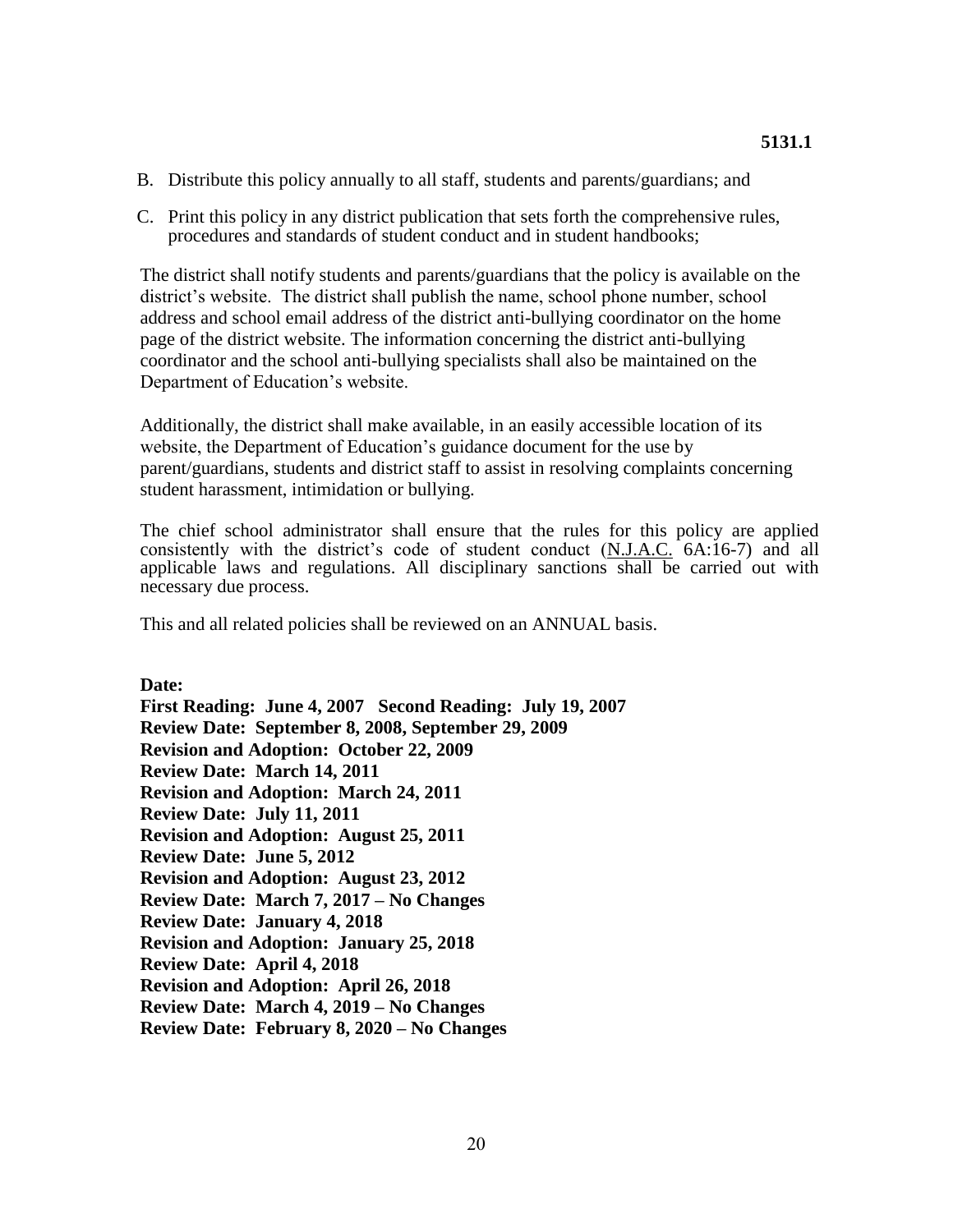# **5131.1**

# **Legal References:**

| N.J.S.A. 2A:4A-60 et al.               | Disclosure of juvenile information;<br>penalties for disclosure                                           |
|----------------------------------------|-----------------------------------------------------------------------------------------------------------|
| <u>N.J.S.A.</u> 10:5-1 <u>et seq</u> . | Law Against Discrimination                                                                                |
| N.J.S.A. 18A:6-112                     | Instruction on suicide prevention for<br>public school teaching staff                                     |
| N.J.S.A. 18A:11-1                      | General mandatory powers and<br>duties                                                                    |
| <u>N.J.S.A.</u> 18A:12-33              | Training program; requirements                                                                            |
| N.J.S.A. 18A:17-46                     | Reporting of certain acts by school<br>employee; annual report; public<br>hearing (acts of violence, HIB) |
| N.J.S.A. 18A:25-2                      | Authority over pupils                                                                                     |
| N.J.S.A. 18A:26-8.2                    | School leader defined; training as<br>part of professional development                                    |
| <u>N.J.S.A.</u> 18A:36-19              | Pupil records; creation, maintenance<br>and retention, security and access;<br>regulations; non-liability |
| N.J.S.A. 18A:36-19a                    | Student records (Newly enrolled<br>students; transfers of records,<br>identification)                     |
| N.J.S.A. 18A:37-1 et seq.              | Submission of Pupils to Authority<br>(Discipline)                                                         |
| <u>N.J.S.A.</u> 18A:37-13 et seq.      | <b>Anti-Bullying Bill of Rights Act</b>                                                                   |
| See particularly:                      |                                                                                                           |
| N.J.S.A. 18A:37-14, -15, -17           | Harassment, intimidation, and<br>bullying                                                                 |
| N.J.S.A. 18A:54-20                     | Powers of board (county vocational<br>schools)                                                            |
| N.J.A.C. 6A:14-2.8                     | Discipline/suspension/expulsions<br>(students with disabilities)                                          |
| N.J.A.C. 6A:16-1.1 et seq.             | Programs to support student<br>development (includes student<br>conduct code)                             |
| See particularly:                      |                                                                                                           |
| NIAC <sub>6</sub> $\Lambda$ .1671      |                                                                                                           |

N.J.A.C. 6A:16-7.1, -7.5, -7.6, -7.7

Gebser v. Lago Vista Independent School District 524 U.S. 274 (1989) United States Supreme Court addresses the standard by which a district will be held liable for sexual harassment of a student by a school employee under Title IX --requires actual notice and deliberate indifference.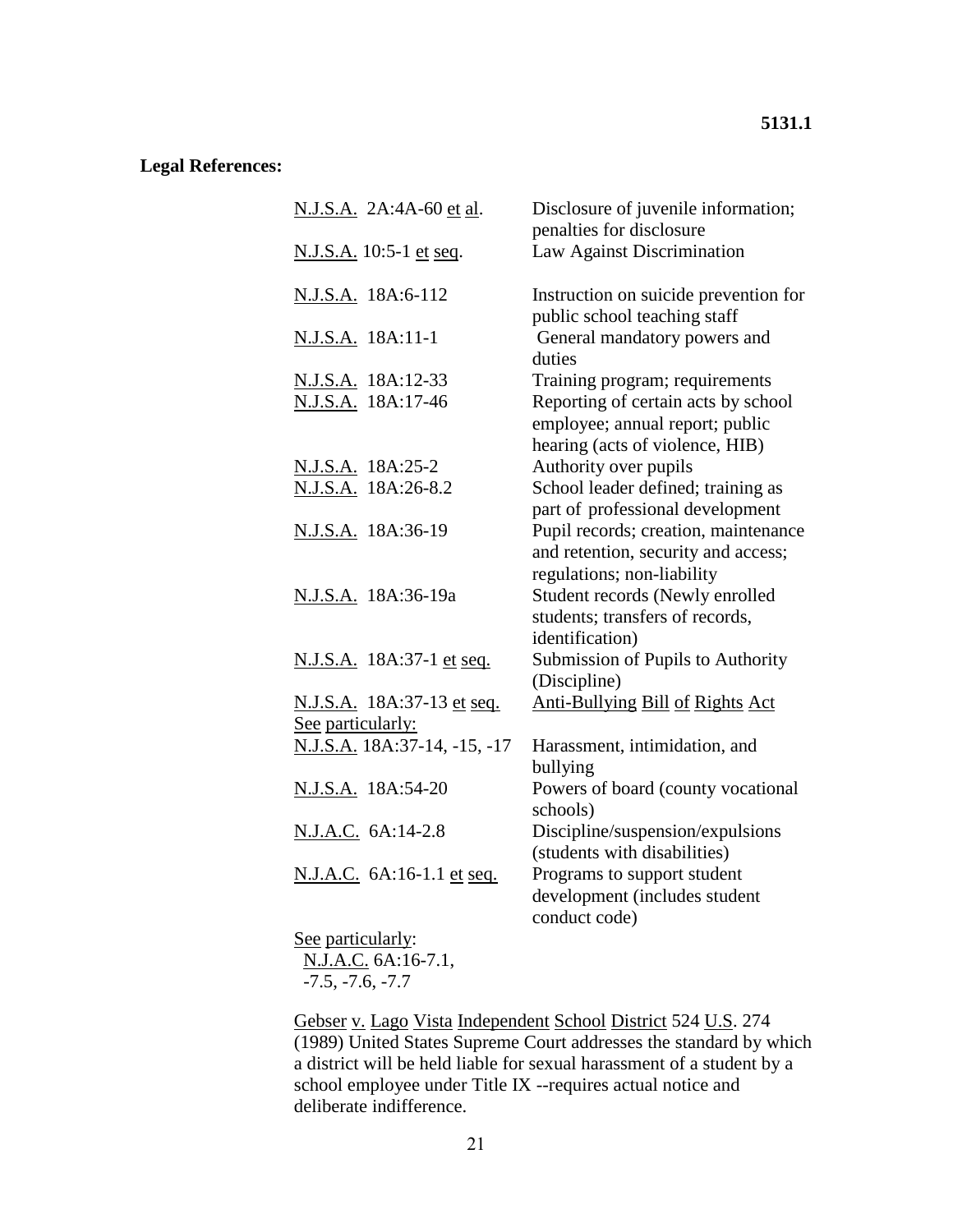Davis v. Monroe County Board of Education 526 U.S. 629 (1999) United States Supreme Court establishes the standard under which a school district may be liable under Title IX for sexual harassment of one student by another student. The district will be liable for damages only where the school officials are proven to have been deliberately indifferent to harassment of which it is actually aware. The harassment must be "severe, pervasive and objectively offensive."

Saxe v. State College Area School District 240 F.3d 200 (3rd Cir 2001) A Pennsylvania school district's anti-harassment policy was overly broad and therefore violated the Constitutional guarantee of freedom of speech.

L. W. v. Toms River Regional Schools Board of Education 189 N.J. 381 (2007) The New Jersey Supreme Court held that the standard under which a school district may be liable under the New Jersey Law Against Discrimination for student-on-student bullying or harassment is not the Title IX deliberate indifference standard, but is rather the same standard used under the NJLAD for hostile work environment cases. A district will be judged by whether the district's response met the "reasonable person" test: what would a reasonable person (teacher, supervisor, vice principal, principal, etc.) do in a similar situation. School districts will be shielded from liability under NJLAD when their preventive and remedial actions are reasonable in light of the totality of the circumstances.

### **Possible Cross References:**

| 1220        | Ad hoc advisory committees                         |
|-------------|----------------------------------------------------|
| 1410        | Local units                                        |
| 3517        | Security                                           |
| 3541.33     | <b>Transportation safety</b>                       |
|             |                                                    |
| 4131/4131.1 | Staff development; in-service education/visitation |
|             | conferences                                        |
| 4148/4248   | Employee protection                                |
| 4231/4231.1 | Staff development; in-service education/visitation |
|             | conferences                                        |
| 5000        | Concepts and roles for students                    |
| 5010        | Goals and objectives for students                  |
| 5020        | Role of parents/guardians                          |
| 5113        | Attendance, absences and excuses                   |
| 5114        | Suspension and expulsion                           |
|             |                                                    |